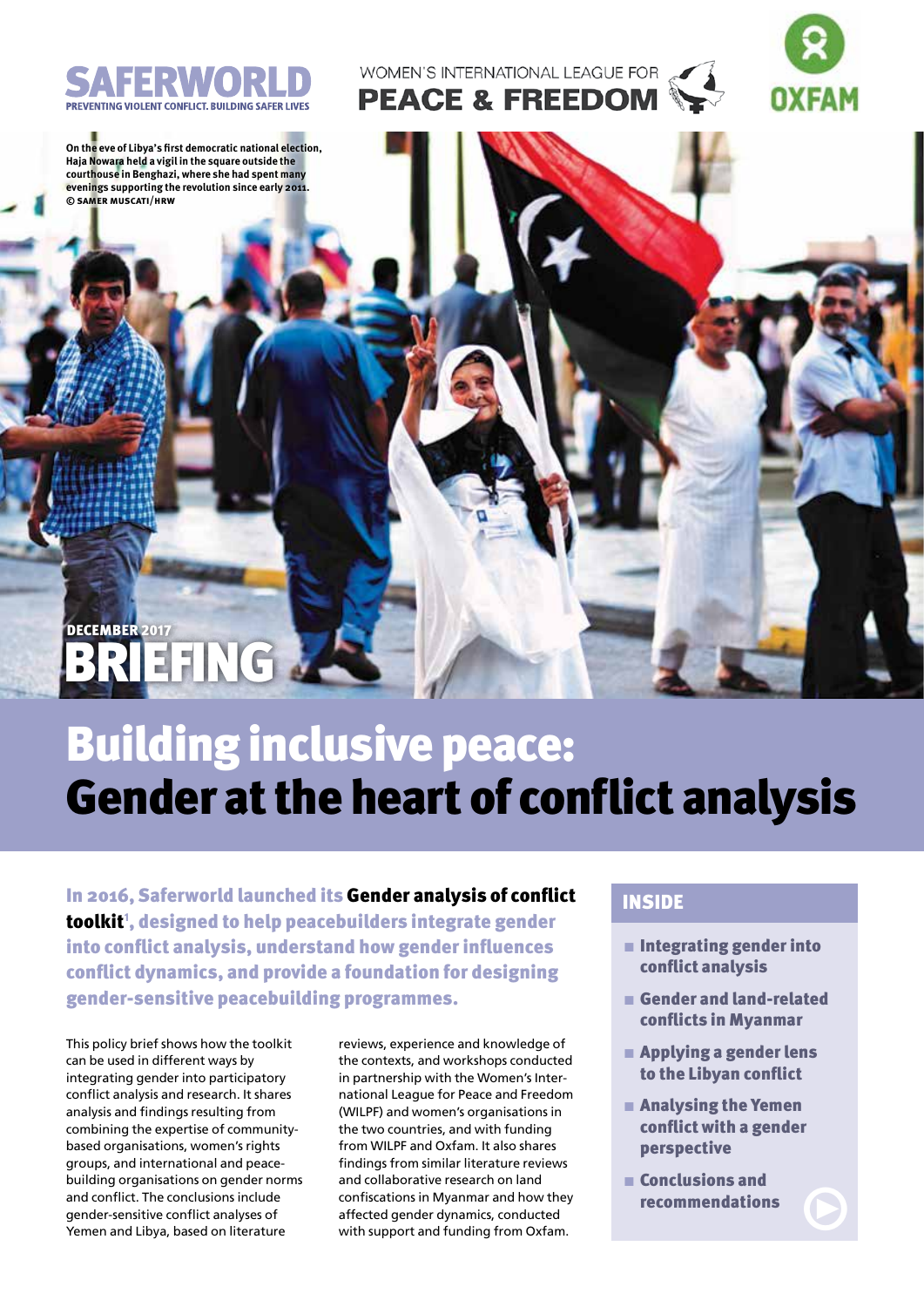# Left, right and centre: integrating gender into conflict analysis

Gender norms – the different expectations of how people of each gender should behave, according to notions of masculinity and femininity – are part of the fabric of all societies and play an important role in determining how men, women, boys and girls access services and rights, how much power they have over resources and how they can influence decision-making. In conflict-affected contexts, these norms shape how men, women, boys and girls<sup>2</sup> are affected and how societies expect them to participate in efforts to resolve conflict, build peace and increase access to justice.

While conflict often has a devastating impact on everyone it touches, men and women experience it differently in terms of violence, displacement, access to resources and political voice. Although gender norms and roles vary from one

context to another, women and girls are usually most affected by the power imbalance and gender discrimination present in patriarchal societies – which tend to worsen during conflict. However, the chaos of conflict often changes traditional gender roles and expectations, impacting men and women both positively and negatively, and creating opportunities to transform some of these roles and the underlying norms that keep them in place.

Despite this potential, few conflict analyses include gender in a systematic way, and there is limited evidence of how gender norms and inequality drive conflict or obstruct peacebuilding. Although existing research has explored the impact of violent conflict on gender roles and women's participation in

political and peacebuilding efforts, less has been done to understand how gender norms and inequality in these contexts can fuel conflict, prevent it or create conditions for peace and justice.

Building on existing research, we sought to gain a deeper understanding of the links between gender norms and conflict – as well as the application of our toolkit – through small sample participatory research and analysis in Myanmar, Libya and Yemen. Our findings from Myanmar show the impact of land confiscation on masculinities and femininities and how this has affected gender roles and norms, including how people access justice. The Yemen and Libya case studies analyse how gender norms and inequality fuel conflict and are transformed by it.

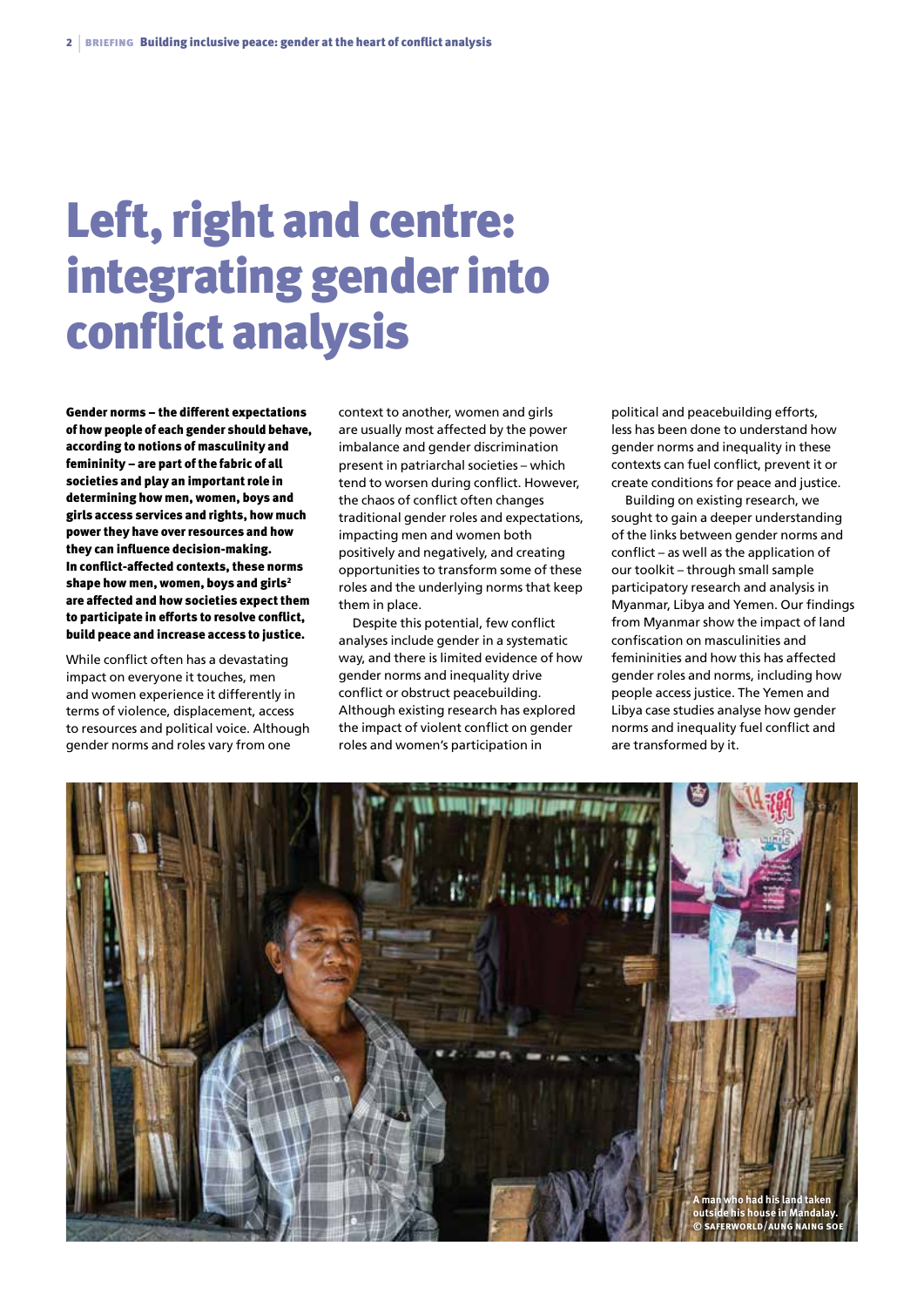## Gender and land-related conflicts in Myanmar

A nationwide ceasefire agreement was signed in 2015 between the Government of Myanmar and eight ethnic armed organisations (EAOs). As a result, communities – especially those in the southeast of Myanmar – have experienced some improvements in their situation, with a marked reduction in armed conflict and increased freedom of movement for civilians. Despite these improvements, the ceasefire is far from 'nationwide' in practice, with ongoing fighting continuing between the *Tatmadaw* (Myanmar's state armed forces) and several EAOs in northern Shan and Kachin states. In northern Rakhine State, counter-insurgency operations by the *Tatmadaw* have displaced over 600,000 people who have fled to Bangladesh since 25 August 2017. The international community has accused the *Tatmadaw* of severe human rights violations, with the US and UN suggesting that the 'clearance operations' in northern Rakhine State amount to ethnic cleansing.

Saferworld has found that one of the most pressing and consistent concerns in many conflict-affected communities – both in ceasefire and non-ceasefire areas across Myanmar – are land confiscations. While the severe social and economic impacts of land confiscations are well known, their relationship with gender norms is less explored in existing research. Therefore, Saferworld, Hser Mu Htaw and Oxfam conducted participatory research<sup>3</sup> with a small group of men and women from eastern Bago Region and Kayin State in southeast Myanmar to explore the relationship between gender norms, land confiscations and access to justice. During two two-day workshops, participants used exercises from Saferworld's gender analysis of conflict toolkit to reflect on how land confiscations affected gender norms, roles and ideals. They also discussed the ways in which gender norms, roles and behaviours influence how they access justice and

**Women nearby their land that was confiscated. There is now a sign that reads "Government land. Do not trespass."**



Research methodology in Myanmar

We used participatory and qualitative methods for our research in Myanmar. This took the form of two interactive research workshops over the course of four days – one involving 12 men from Taungoo and surrounding townships in east Bago and Thandaunggyi, and Leikto townships in Karen, and one involving twelve women, also from Taungoo, Thandaunggyi and surrounding areas. In each group, participants were recruited by Saferworld's partner Hser Mu Htaw – a civil society organisation that works on development and peace issues in the Taungoo and Thandaunggyi areas. We conducted the workshop in English, Burmese, and Sgaw Karen.

All participants had directly experienced land grabs and already knew our partner Hser Mu Htaw, which enabled discussions to build on existing relationships and thus opened up discussions on sensitive issues around conflict and gender.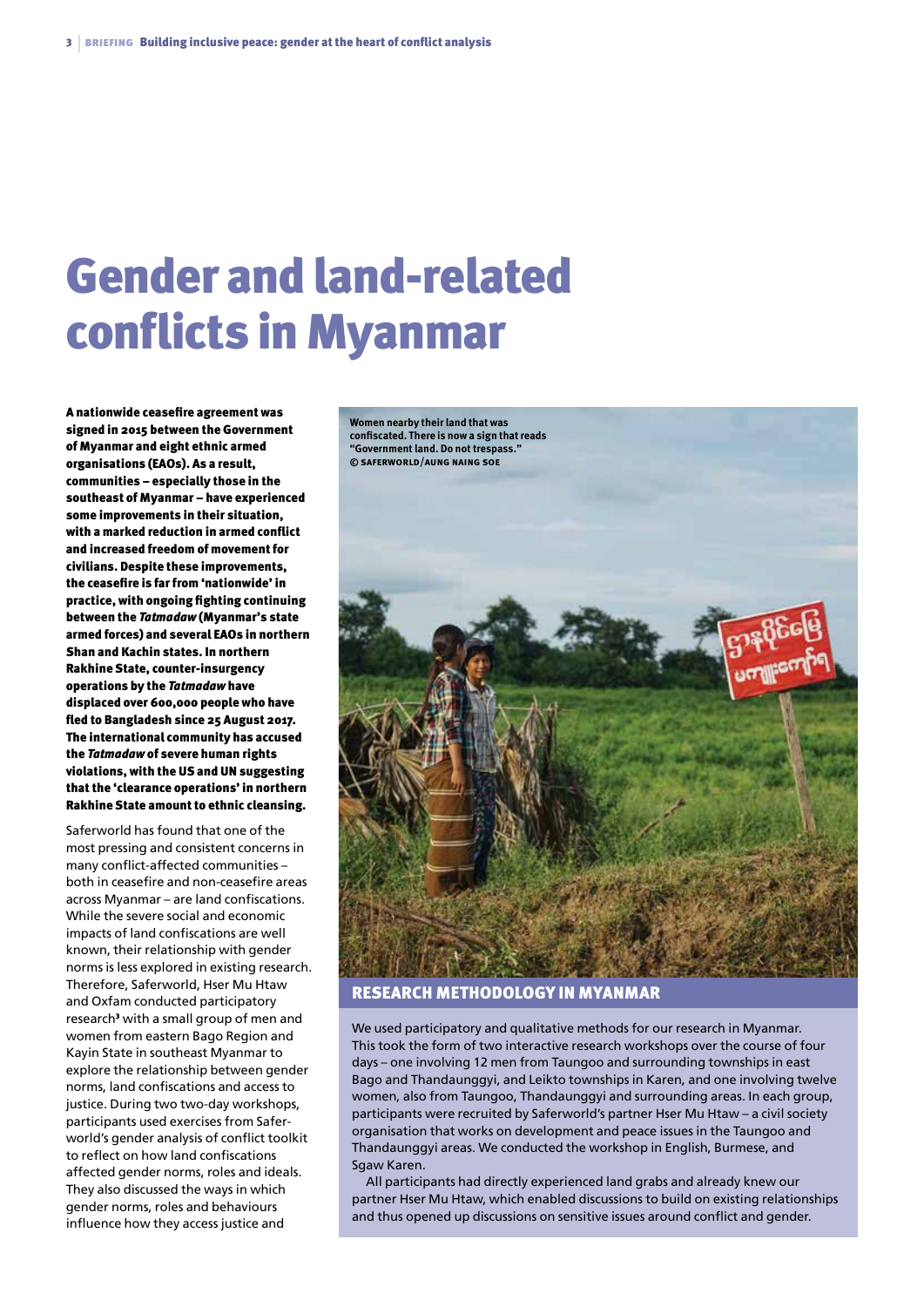seek redress for confiscations. The conclusions in this section build on our ongoing analysis of and research into these areas, a review of relevant literature, and programme work and collaboration with in-country partners.

### Gender roles and norms in Myanmar

Myanmar is a multi-ethnic country with an ethnic Bamar majority, where patriarchal structures dominate. The World Economic Forum's Gender Gap Index <sup>4</sup> ranks Myanmar 83rd out of 144 countries. Women's economic participation and opportunities rate relatively well,<sup>5</sup> but women constitute fewer than 10 per cent of national-level political leaders and are mostly absent from local authorities and formal decision-making bodies related to land issues.<sup>6</sup>

According to male Karen and Bamar respondents, an 'ideal woman' is responsible for household work (taking care of children, managing family

income, cooking and cleaning), knows right from wrong, and supports her husband in difficult times. Karen, Kayah and Bamar women respondents saw an 'ideal woman' as a good housewife who is wise, faithful, polite, has good morals and guides her family. They disapproved of women who are too social or who dominate their husbands.

An 'ideal man' is expected to show perseverance, bravery and leadership. He should make plans for the future and generate financial and other benefits for his family. Women respondents emphasised the importance for an 'ideal man' to be someone they and their family could depend on financially and for guidance – someone who has good morals and who shows compassion.

Men are seen as heads of households and should own farm land – the primary means of providing for their families. Although both men and women cultivate farms and produce food for the family, men are seen as 'farmers' with the right to own the land, while women are seen as 'workers' or 'helpers' on their husband's



land. Men's labour on the farm is therefore valued more than women's and they also tend to lead formal interactions with institutions by paying taxes, registering land and seeking agricultural loans.

Myanmar law gives men and women equal access to land ownership<sup>7</sup> and legal recourse in the case of disputes. However, due to traditional gender norms, most land use certificates are issued in the name of the head of the household, who are mostly men. Communities often do not know that joint land titles are possible.8 To reclaim lost land, claimants need documentation like a tax receipt or loan book, which women are less likely to have 9

### Gendered conflict analysis and findings

Land confiscations in the research area were mainly perpetrated by powerful actors like the military (the *Tatmadaw*), local authorities or companies. They have fuelled anger and frustration, and increased the risk of intra-communal land conflicts. Research respondents agreed that neither men nor women had any power to stop the confiscations, which has had severe and gendered impacts.

Following land confiscations, many men have lost their status as providers, particularly in mountainous areas where there are fewer alternative livelihood options. Some take up work as day labourers, but feel demotivated working on somebody else's land. The increased stress of losing the land has led men – and some women – to cope by abusing alcohol or adopting other harmful behaviours. Men also reported feeling confused about what to do, having 'colder' relationships with their wives and children, being more irritable and not being able to 'show their love'. Young Karen men reported that the land confiscations made them feel as if warfare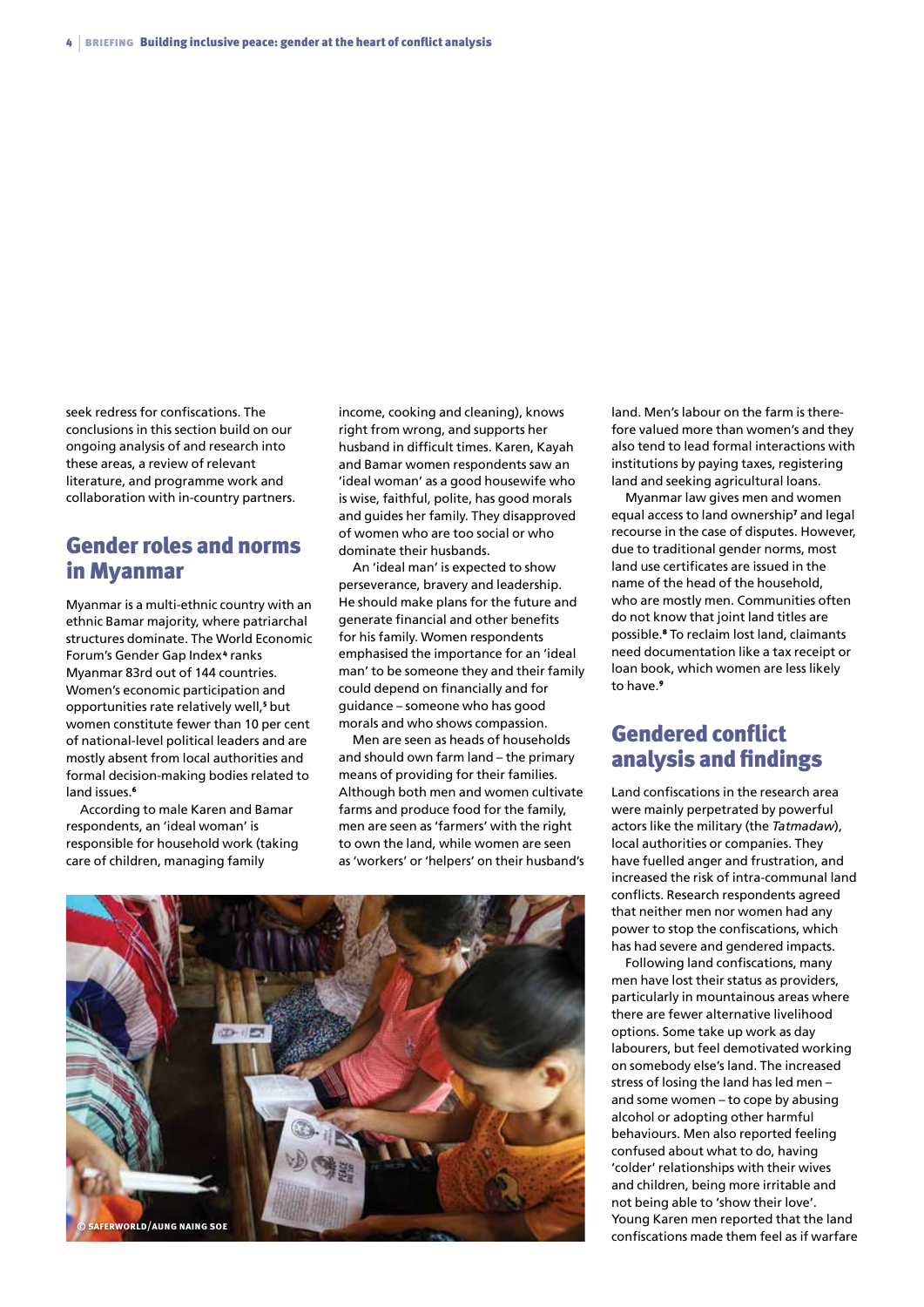<sup>5</sup> | briefing Building inclusive peace: gender at the heart of conflict analysis



continued because they could not get their land back, but also more land was appropriated for 'development' initiatives. This made them feel deep anger and sadness and left them with a sense of hopelessness about their situations. Some women mentioned an increase in intimate partner violence (IPV), especially when men were drunk. Against a backdrop of gender inequality and a high rate of violence against women (including IPV) in the country,<sup>10</sup> there is likely to be an increase in violence in land-poor communities linked to men's frustration at not being able to fulfil their roles as providers and therefore feel like 'real' men. This could include violence in the home (particularly against women and girls), but could also increase tensions between or within communities between those who have lost their land and those who have not.

Women's roles as providers have expanded due to land confiscations, with many working as day labourers on other people's farms. Although their wages are lower than men's, many of them are earning an independent income for the first time. However, because gender norms and roles in the home have not changed, women are heavily affected by these changes. For example, despite their increased workloads outside the home, they are still responsible for all the housework. To cope, many have had to cut down on their sleep while others have taken older girls out of school to help them keep up with the housework. Although there is agreement that it is necessary for survival, by leaving the home to work as day labourers women have gone against established gender norms, which can also represent a risk to their exposure to violence, including IPV. Nevertheless, some (but not all) women respondents felt that their independent incomes and the change in gender roles have given them more decision-making power over family finances.

Many women feel they have gained more of a voice and can more actively access justice and seek redress, even when it requires travelling far from home on their own. Although both men and women actively seek justice for the loss of their land, women now play a larger part in this despite it going against social norms. Men and women reported that women are often better suited as spokespersons when dealing with authorities for various reasons – for example, some men are scared they may be arrested by authorities if they are thought to be associated with EAOs, and also because women often have better communication skills. Another source suggests that officials may feel more paternalistic towards women and are therefore more likely to help them – which would conform to the prevailing gender norms that see women as weak and in need of protection.<sup>11</sup>

Women also actively participate in trainings on land legislation and restitution processes, and reported that they gained a lot of knowledge, confidence and skills in representing their families and communities in land cases. Although it did not come up in this research, experience in other conflictaffected settings suggests that another factor for women's increased participation on this issue (despite them also being at risk of violence) could be a gendered judgement about whose security or safety is more valued. However, this aspect, along with how broader gender-based violence (GBV) relates to these changing gender roles, did not come out strongly in this research and needs to be further explored – preferably in collaboration with women's organisations.<sup>12</sup>

Men and women who took up land claims cases felt proud about emerging as leaders in their communities, but also said that this meant they had less time with their families. Women reported how men and some women called their

activism inappropriate – an effort to reinforce existing gender norms against women's public activism. They also said that household and family duties were a significant barrier to them being able to play such a role (particularly for women with young children). Men reported feeling ashamed when unsuccessful with land claims, whereas women felt frustrated with their skills or with the system, but not ashamed of themselves – an interesting perspective on how their gender identities influence their experiences of seeking justice and taking leadership roles.

There are clearly some opportunities to transform unequal gender norms and resolve land-related conflicts by empowering women to play more public leadership roles and to challenge negative impacts of these changing circumstances at the household level, as well as by supporting men in fulfilling positive masculine roles (relating to livelihoods, parenting and household-specific gender roles). Communities need support to lessen the gendered impacts of lost land on their livelihoods, identity, safety and welfare. When working on the impact of land confiscations and violence in Myanmar, practitioners should aim to transform gender norms towards a more equitable relationship between men and women, improve livelihood programmes to ensure they mitigate gender-specific impacts at the household level, ensure services for GBV survivors are available and invest in GBV prevention programmes.<sup>13</sup> They should also support efforts to ensure that women's increased role in addressing land confiscations does not put them at further risk, and that women continue to have a say in decisions about what happens to any returned land or other benefits resulting from land restitution processes.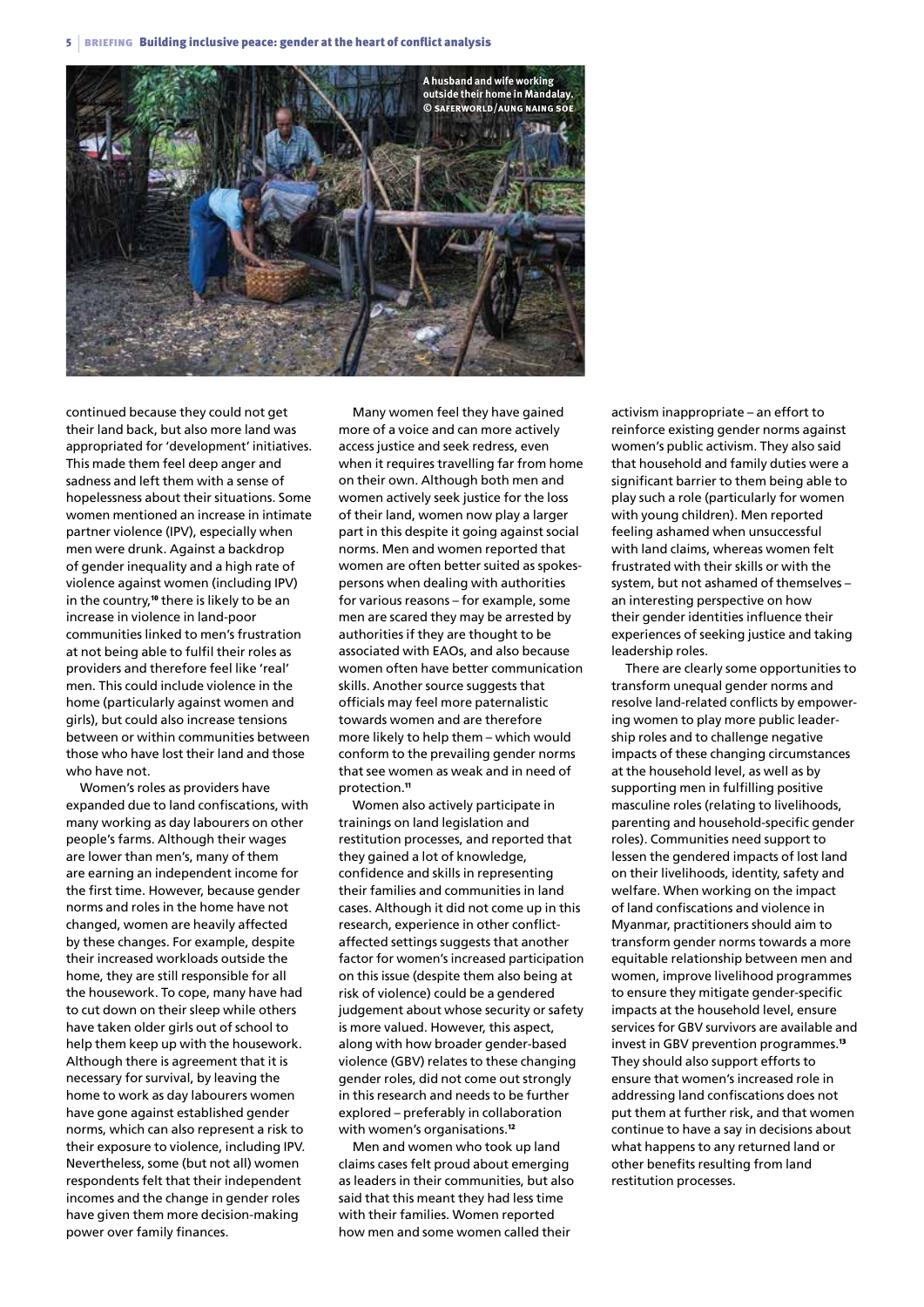## Women's participation in Libya and Yemen<sup>\*</sup>

Women in Libya and Yemen are seriously affected by the conflicts in their countries and disproportionately impacted by the extensive use and proliferation of

weapons. Even before the conflict, they had already experienced oppression, violence, discrimination and exclusion based on gender.<sup>15</sup>



However, the chaos of conflict and overlapping and sometimes contradictory cultural traditions could offer some opportunities to increase women's influence and create a more equitable environment.16 In both countries, the 2011 uprisings gave women a platform they never had before, and reaffirmed their legitimate voices in political, peace and security discussions. However, many of these gains are yet to be put into practice and are being resisted by groups that silence and exclude women in the name of 'traditional culture' or ultraconservative interpretations of Islam.<sup>17</sup>

While women are still excluded from formal political institutions, they have been able to participate more in civil society space than they could before the conflict.18 Their political participation is severely limited by insecurity in both countries, which means women have less access to public spaces and therefore fewer opportunities to participate in public political activities and decisionmaking, including peace processes.<sup>19</sup>

When they do participate in political activities, women in both countries face an increased risk of prejudice, threats and violence.<sup>20</sup> Moreover, women's participation in political and peace processes tends to be limited to women from the elite and urban areas,<sup>21</sup> or in some cases is merely symbolic.<sup>22</sup>

In both countries women have been active in a range of responses to insecurity, including encouraging disarmament, demobilisation and reintegration and reducing small arms proliferation.<sup>23</sup> At the community level, women continue to play a key role in creating peace by challenging armed actors, supporting community resilience and informally or otherwise mediating local level conflicts.<sup>24</sup>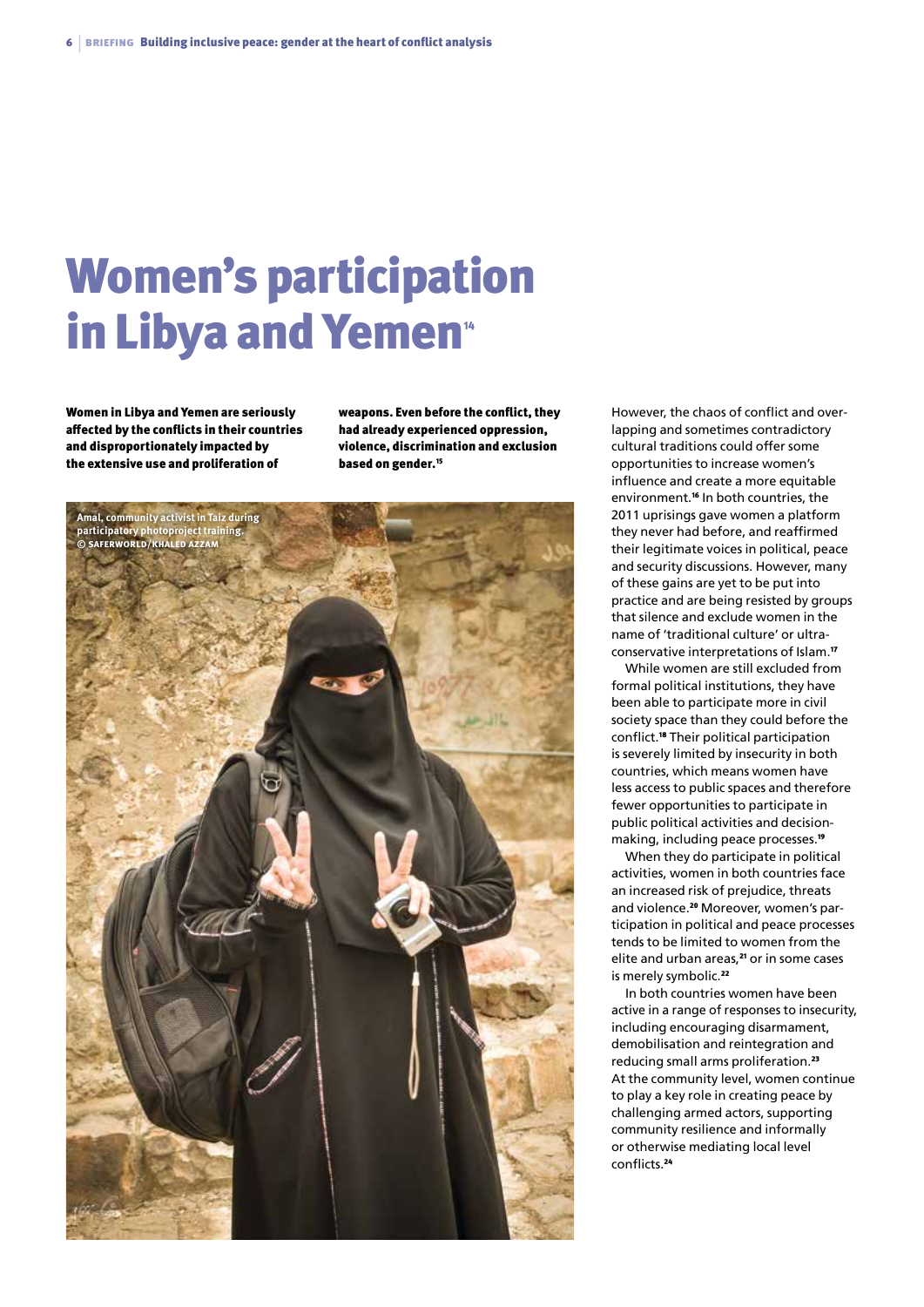# Applying a gender lens to the Libyan conflict

"We started the conflict with two governments. After the peace process, we have three. Perhaps after the next round of mediation we'll have four!"

#### Participant in Libya workshop



Research methodology in Libya

Saferworld and WILPF organised a two-and-a-half day workshop with four women from WILPF's partner organisations from eastern and western Libya: Together We Build It Organization; Alnour Female Organization; Attawasel; and the 1325 Network. Saferworld developed the methodology, with inputs from WILPF, which was structured as follows:

- Day 1: key concepts on gender and conflict and gender analysis for Libya, using exercises from Saferworld's gender analysis of conflict toolkit
- Day 2: integrated gender and conflict analysis for Libya, using a light-touch systems analysis of conflict methodology (based on the one developed by CDA collaborative learning projects)
- Day 3: using the analysis to identify opportunities to strengthen programmes and policy

The analysis presented in this section was produced using this methodology. WILPF partners organised additional in-country workshops using the same methodology in late 2017. Unfortunately, security-related delays meant these workshops took place too late to include in this briefing. However, 'this Libya analysis' draws on past and current research and advocacy work by WILPF and its partners, Saferworld's previous research, and a small literature review conducted for this project.

Led by the UN Special Envoy, the political process to resolve the Libyan conflict faces many challenges. The 2015 Libyan Political Agreement (LPA) set out a structure aimed at resolving the conflict between the former members of the initially Tripoli-based General National Congress and the Tobrukbased House of Representatives – both of whom claimed to be the legitimate representatives of the people. The resulting Government of National Accord (GNA) arrived in Tripoli in March 2016, expecting to take forward the provisions of the agreement.25 Instead of resolving the conflict, the birth of the GNA seems to have reconfigured the conflict in a different way, pitting those who support the Agreement (and the GNA) against those who oppose it – with important military actors like former Qadaffi-era commander General Haftar as the most high-profile opponent. The international community has largely supported the GNA and UN efforts to mediate between the parties.<sup>26</sup>

A range of violent groups are active in the country, including the so-called Islamic State in Iraq and Syria (ISIS), which has been actively promoting Libya as a key base for its operations. Alliances between armed groups cut across secular and Islamist lines and tribal and regional affiliations.27 Smuggling of people, goods and weapons has become an important part of the war economy, with networks of criminal and armed groups operating across the country and regionally.<sup>28</sup> International actors have a high interest in stemming the flow of refugees and economic migrants through Libya, with some European countries engaging directly with military strongmen like General Haftar on migration control measures – potentially undermining UN efforts for a unified negotiation process<sup>29</sup>

Oil infrastructure is protected under the LPA, even though the National Oil Company regularly has to negotiate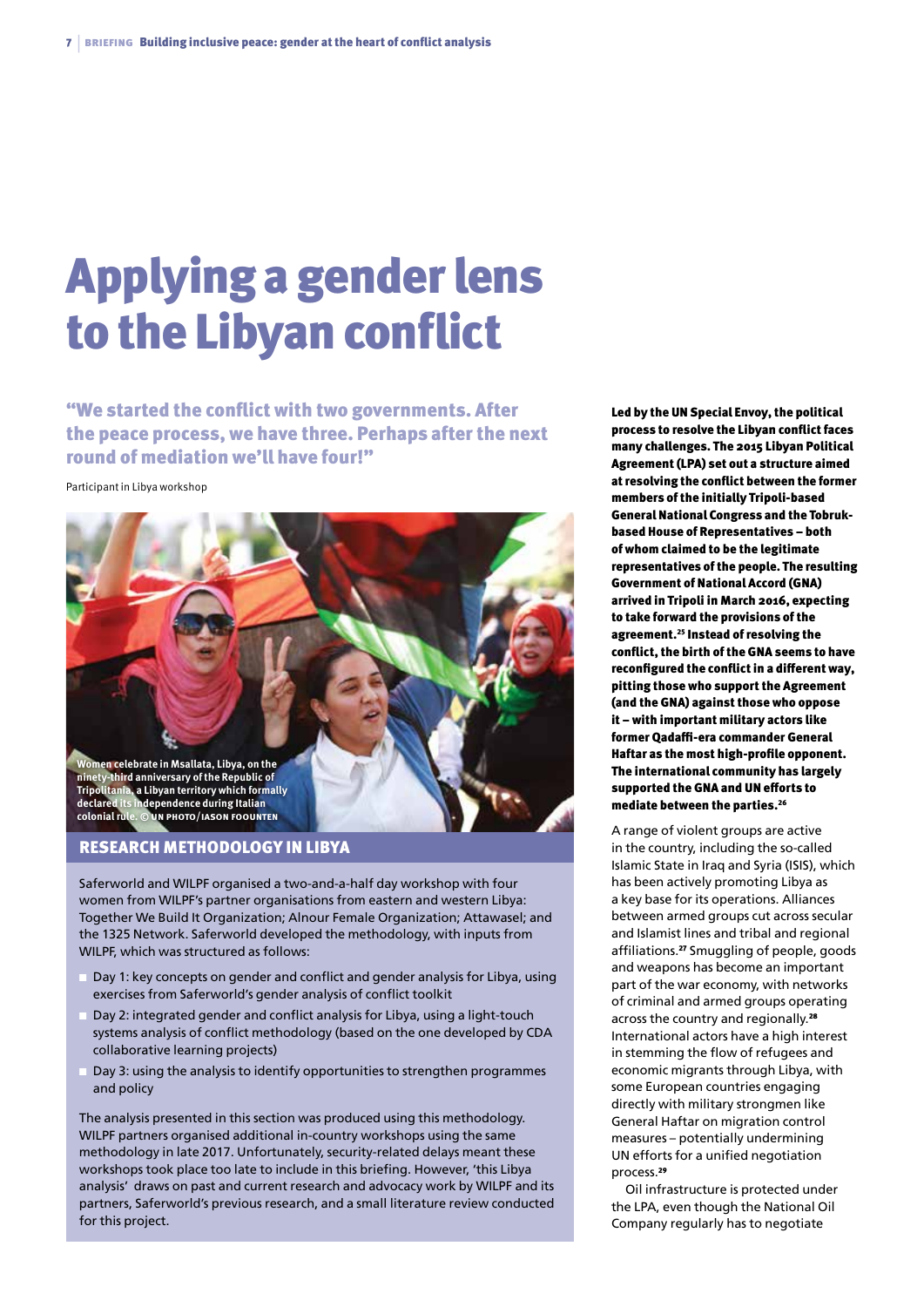agreements with political actors, militias and tribal groups to keep operations going.30 Basic service delivery has suffered from the chaos, as evidenced by crumbling health and education systems, frequent power outages and a shortage of cash in the banking system.<sup>31</sup>

### Gender norms in Libya

Libya's current conflict developed against a backdrop of gender inequality in a conservative, patriarchal society. In Libya, men and boys have more power over resources and decision making than women and girls, including decisions over women's rights and daily lives. Girls and

women face discrimination throughout their lives, and girls feel inferior and often lack confidence in their own abilities and potential from the start of their lives.<sup>32</sup>

Gender inequality is reinforced by a range of legal, social and cultural structures and practices enshrined in all aspects of family life. Men have more decision-making power and entitlement to inheritance, divorce and marriage. The legal and social frameworks for family relations as well as entrenched patriarchal gender norms means that women are expected to obey their husbands in exchange for the financial support and protection expected of husbands. Women can legally expect men to provide for them financially, and men can also expect the same from their wives if she has the means to do so and he does not. Many women in Libya contribute financially to the household, but their contribution often goes unnoticed or unrecognised; and even when the woman is the main breadwinner, the man remains responsible for 'supervision' of the household.<sup>33</sup>

Libyan men are expected to be strong and should be relied upon in all circumstances. They are perceived to always be right and are not supposed to show their emotions. Men are responsible for providing housing, food and clothing for their families and act as custodians

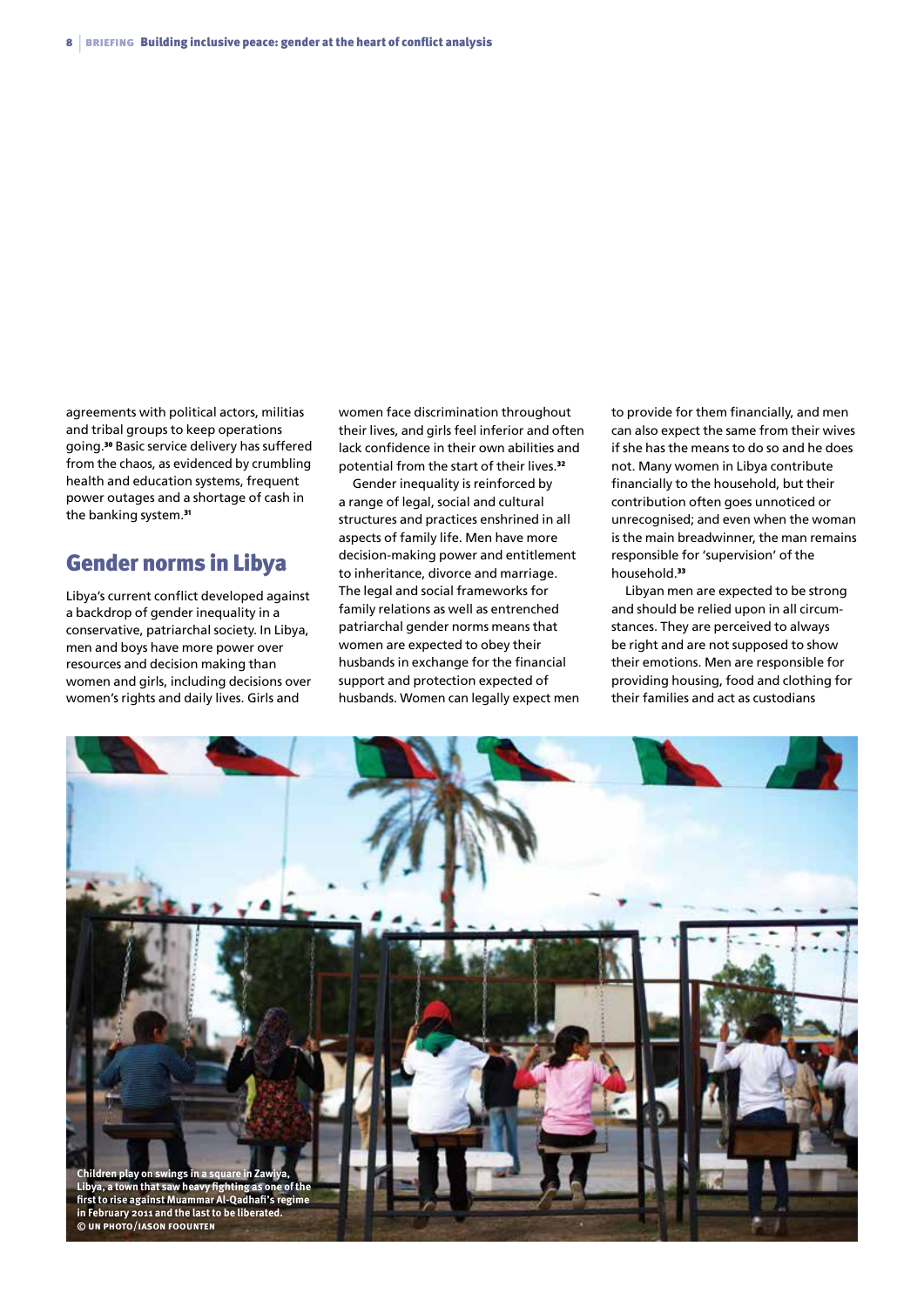or guardians of their wives and the women in the family. As a result, they control each family member's freedom of movement – for example, by having control of administrative documents like property deeds and passports.

Women in Libya are expected to act modestly (preferably they should be veiled), and to take care of the household and family including extended family members – tasks that often fill up women's days. If they are allowed to work due to economic need, they are still expected to take care of the household and family.

## Gendered conflict analysis

When conducting a conflict analysis with a gender perspective, participants in the Libya workshop identified four main driving factors in the conflict:

#### $\blacksquare$  Violent masculinities fuelling competition for militarised political power

### "Even good-hearted people change in politics."

Participant from Benghazi at a Geneva workshop, 20 September 2017

Competition for political power is at the heart of the Libyan conflict, and violence and gender norms are instruments in this struggle: violent notions of masculinity associate violence with power; and discriminatory gender norms exclude women's political voices for change. This is fuelled by the availability of arms – which are pervasive in Libyan society – the militarisation of Libyan politics, and the militarised nature of regional and international interventions (including external support to armed groups or militias).34 Violent politics are dominated by men, many of whom believe that if

you do not have a gun, you are nobody and 'no real man' – a mirror of military power of political leaders and their regional and international backers.

Each political leader has his own militias or armed forces<sup>35</sup> to enforce his control over resources and territory, with some political parties seen as 'freelance militias': presenting themselves as political actors while exploiting the conflict and violence for their own benefit.

The impacts of this militarised violence are many: death, injury, sexual violence, and displacement. Men who are not willing to participate in the fighting or join armed groups are targeted with violence. The intolerance of non-participation in violence only reinforces ideas around certain types of masculinity (such as violent masculinities) being acceptable and others not.

Social services have been severely damaged, particularly healthcare and education. This disproportionately affects women as it increases the chance of maternal mortality<sup>36</sup> and increases their already high burden of care for children, the elderly and the ill. A lack of access to education further has the potential to reverse gains made in education and empowerment for a whole generation, particularly for girls.

Women's political mobilisation and participation in the 2011 revolution was supported internationally and they were given temporary political space to participate in transition processes. However, this space has closed with the strengthening of ultra-conservative influences. Today, women face many obstacles when trying to stay engaged in political and peace processes and in sustaining their rights and legal status. Many see this as a deliberate backlash from a patriarchal system that was not willing to upset the *status quo* of gender inequality and which promotes a system where men control women in all spheres through militarised and authoritarian

governance, and by using traditional gender norms. For example, restrictions on polygamy in place since 1993 were scrapped by the Supreme Court in 2013.

Participants felt that the peace process was merely a continuation of the same political power struggle, this time in an atmosphere where violent politics are acceptable and peace talks are merely dialogues between strongmen. They saw little to no link between the national peace process and broader society. On the contrary, those who advocate for inclusion in the peace and political processes – particularly women politicians and women's rights defenders – are threatened, kidnapped or killed. Four women human rights defenders were assassinated between February 2014 and 2015 alone. A particularly notable example was of Salwa Bugaighis, a prominent Libyan human rights and political activist who was stabbed and shot in the head by masked gunmen in Benghazi.

The increased influence of ultraconservative Islamist groups since 2011 (particularly Salafi and the Muslim Brotherhood) is seen as one of the original drivers of the conflict, as these groups resorted to violence after failing to gain sufficient representation in the 2014 elections. These groups use narratives that further damage women's participation in political and public life by reinforcing the idea that political participation is inappropriate for women, that they have nothing to add or do not represent anybody. Peace negotiations and dialogues happen outside of the country, making it even more difficult for women to participate because of their caring responsibilities and because their freedom of movement often depends on their husbands or other male family members.

Despite much campaigning from Libyan civil society to formalise women's meaningful inclusion in politics, the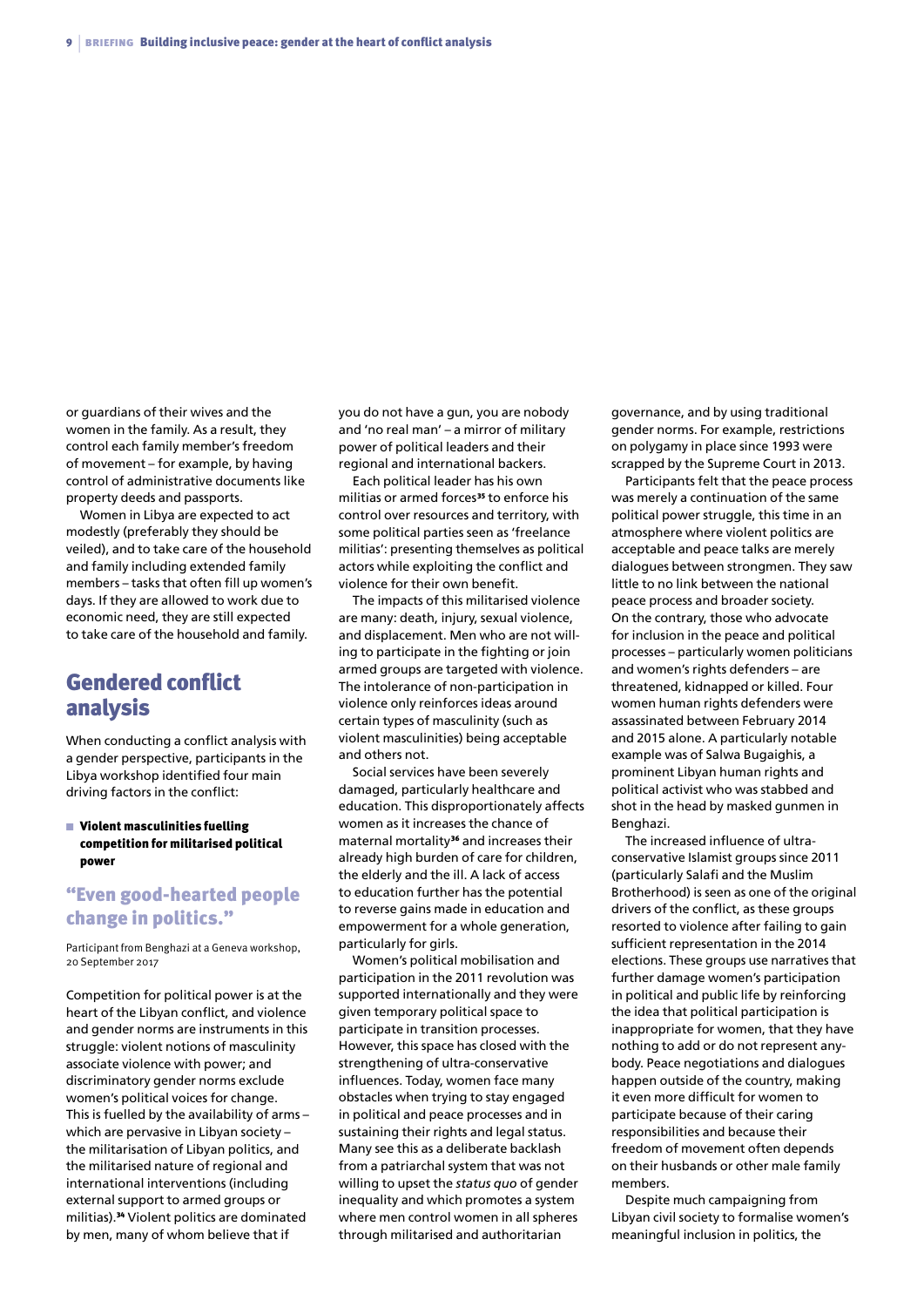quota for women in parliament in the 2012 electoral law was a mere ten per cent. Taken together, these dynamics continue to reinforce patriarchal state institutions (however dysfunctional) that have embedded male chauvinism and legitimised gender inequality.

Nevertheless, women feel immensely empowered by their participation in the events of 2011, standing alongside men in the streets to call for social justice and peaceful change. They still recognise the power of their own roles at different levels and how, despite the difficult circumstances and increasing insecurity, women are still trying to contribute and act as advocates for peace.

#### $\blacksquare$  Violence and corruption as a means of gaining control over economic resources

Armed groups are motivated by ensuring access to resources and fight to control it. Because the most lucrative resource is oil, the international community is trying to make sure that this is independently managed and the proceeds are used for development in the country. Nevertheless, the conflict has fuelled an economic crisis and high unemployment, with political leaders using job opportunities and existing business or state institutions to maintain patronage systems and control resources and power.

Young Libyan women are twice as likely to be unemployed as young Libyan men. Although unemployment leaves both young men and women with an abundance of spare time, different gender roles and expectations mean that they experience unemployment differently and therefore interact with conflict in different ways.

Unemployed young men spend their days socialising with friends and cannot make meaningful contributions to family income. Yet they are expected to fulfil the 'provider' role as they become adults. This sense of being without purpose, in addition to the economic pressures they face, increases their risk of getting involved with armed groups that can pay a salary – including ISIS – that deliberately target them for recruitment. Some also engage in criminal activities (such as drugs, weapons or other trafficking), fuelling the conflict itself.

Young men also have few opportunities to participate in social structures that could work towards peace. This is because tribal leaders, who often lead on conflict resolution, tend to be older men. In religious families, young men are encouraged to spend time at the mosque, but the increasing Salafist influences (particularly in Benghazi) mean that families are concerned that this could lead to their children becoming indoctrinated into ultra-conservative and violent ideologies. Suspected of being militia members, some participants said that young men are sometimes not allowed to travel in male-only groups in many areas. However, little is being done to change the behaviours of the older men who recruit and direct these young men.

Young unemployed women tend to stay at home and socialise on social media – unless they are from more liberal families. This is because gender norms limit women's participation in public life, and the culture stresses that women's honour and reputation should be preserved. In addition to restricted movement for young women, they are also responsible for household chores that young men are not expected to do.

However, the international community's involvement in Libya has opened up some opportunities for women to earn an income at a time when men find it increasingly difficult to provide for their families. Women's economic empowerment programmes have increased skills and resources, yet women who have taken part still face problems accessing these opportunities due to problems

with infrastructure (transport, electricity) and insecurity, among others. Women who earn an income are not always economically empowered or independent, as the changes in their circumstances and roles have not fundamentally changed gender norms – thus much control over economic resources still lies with men.

Political leaders are perceived to use whatever money they can access to enrich themselves and to pay their militias in hard currency. This is at a time when there is little money available in the bank due to the conflict. If someone is not in an armed group, any salary they receive is really a 'virtual salary' that only exists on paper because the banks are often unable to release cash. To access the little cash available to cover basic needs, women must queue outside banks, even at night time, against the general expectations of women's behaviour. This puts them at risk of being harassed, beaten or raped.

In addition, the illegal economy and corruption in the use of other resources like gas, phosphates and gold are also part of the war economy. Business leaders make use of armed groups to protect their businesses or to enforce their interests. All of this undermines the potential for economic development outside of the oil sector and fuels pressure on men to join armed groups or their associated business networks.

#### $\blacksquare$  Weak rule of law and social control based on gender norms

Violent methods of governing and wielding power are further enabled by the almost complete absence of institutions able to ensure the rule of law and protection of human rights and freedoms. Despite what the law may say, 'men with guns' are in control. For example, in February 2017, the chief of staff of the General Haftar-led Libyan National Army (LNA) banned women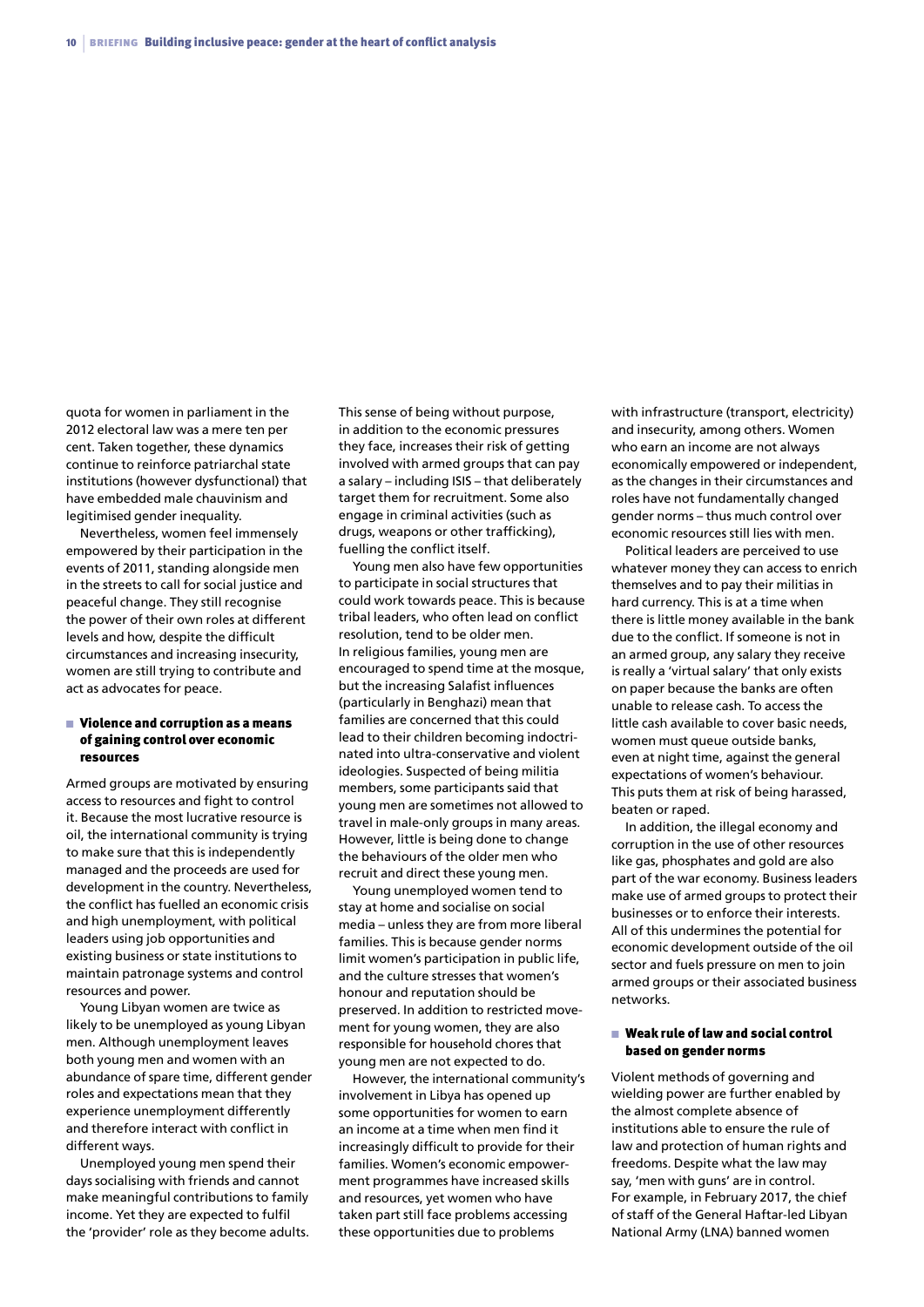under 60 in eastern Libya from travelling abroad without a male companion on grounds of state security. After a public outcry, the order was rescinded and replaced with one that requires security clearance for international travel for all men and women aged 18–45. Neither of these orders had any basis in the law, but they demonstrate how gender norms are being used to control sections of the population who are of the age capable of fighting and working.<sup>37</sup>

The authoritarian rule in place before the 2011 revolution continues: the same strongman politics of the Qadaffi era are still in place, without anybody having enough power to control all the strongmen. Conflicts along tribal, ethnic or regional lines have escalated and militias have increased in number, leading to confrontations between groups that used to live in peace. Attempts by women to formally participate in reconciliation committees locally and nationally have been rebuffed, although there are still some spaces for them to play informal reconciliation roles.

#### $\blacksquare$  Tearing of the social fabric

Regionalism and ethnic divisions fuel the conflict, leading armed groups to align themselves according to these loyalties and breaking down the unity promoted during the 2011 revolution. This has made it much harder to find solutions between the east and the west of the country as different groups fight over control of local resources. It has also fuelled conflicts within the south, and between the south, east and west, and has opened space for ISIS to operate. There are also divisions within groups – there have been cases of family members who belong to different militias being pitted against each other. Some of the men who fought during the revolution have left Libya and gone to Syria or Pakistan to fight.



Salafist groups and preachers focusing on violent and exclusionary ideologies drive conflict, as people are easily manipulated into believing their interpretations of religion. These ideologies are tearing apart families, communities and the social fabric of society in general. They also drive violent conflict by promoting violence against others, by making it acceptable for people to force their views onto others and by encouraging young men to join armed groups, while also silencing women's political and peacebuilding voices and condemning any public role for women.

Moderate religious leaders have also been targeted. One example was given where an advocate for peace and women's rights was accused of being an 'unbeliever'. Since religious fundamentalists exclude women from all public or political participation, the targeting of moderate leaders has a direct impact on women and further limits their participation in political or peacemaking activities. This is despite the important role they already play at the community

level and the potential for them to be important contributors at other levels. Insecurity further undermines women's ability to be involved in broader political processes and limits their mobility, as they tend to stay 'off the streets' when violence escalates.

Amid the violence, people take on fatalistic attitudes. Accepting that they can die at any time from shelling, they still continue with what they see as a 'normal life' by going for a swim, gathering on the streets and getting married.

Despite this bleak picture, participants still saw opportunities to promote peaceful change in Libya. These include using the gender and conflict analysis methodologies and tools to better work with youth groups, civil society organisations and communities to understand how gender roles and inequality are linked to conflict. It also includes using these tools when mediating and bringing opposing groups together.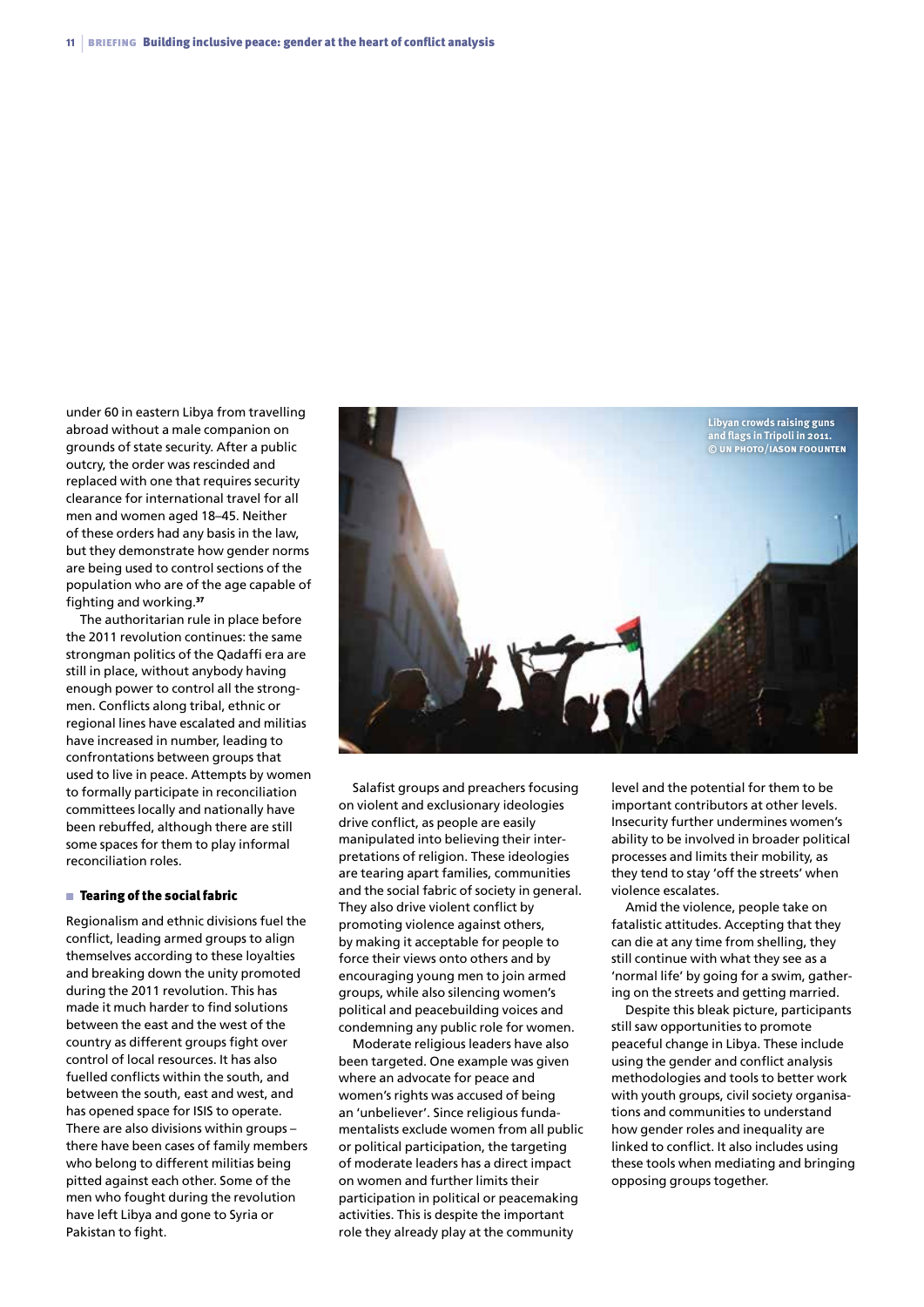## Analysing the Yemen conflict with a gender perspective



#### Research methodology in Yemen

Saferworld and WILPF held a workshop with ten Yemeni women and one man from civil society organisations who work on women's rights and gender in Yemen, and with Saferworld and Oxfam country teams. The Yemeni partners were: Youth Leadership and Development Foundation (YLDF); Ejad Foundation; With Aden Need; Wogood; and To Be for Rights and Freedoms. The workshop followed the same methodology as in Libya, with the addition of a focus group discussion that was held after the training with the Yemeni participants. For details on the workshop methodology, see the 'Research methodology in Libya' box on page 7. WILPF partners organised additional in-country workshops using the same methodology in late 2017. Unfortunately, security-related delays meant these workshops took place too late to include in this briefing.

The analysis presented in this section was based on the comments of workshop participants and the focus group discussion. It also references and builds on previous research and programming by Saferworld, Oxfam and WILPF, including in-country work with partners, and a small literature review conducted for this project.

After decades of intermittent conflict and economic stagnation, a fragile transition collapsed in 2015 and Yemen's conflict escalated into a devastating war. The internationally-backed government in exile, led by President Abdrabbuh Mansur Hadi, has been fighting the Houthi rebel movement – which until December 2017 was allied with former President Ali Abdullah Saleh – ever since they seized the Yemeni capital of Sana'a in early 2015. Hadi is backed by a coalition of states led by Saudi Arabia and the UAE. Since the Saudi-led coalition began its bombing campaign in March 2015 tens of thousands have been killed and injured and around three million have been displaced.

Control of the country is broadly split between Houthi-held territories in the north, and areas loosely governed by Hadi, including Aden. All parties to the conflict, including Saudi Arabia and the UAE, have been accused of serious violations of international humanitarian law, while armed groups with fundamentalist ideologies – including Al Qaeda in the Arabian Peninsula – have grown. Civil society actors have faced threats and constraints to their work all over the country, with many arbitrarily arrested and detained 38

Yemen is now facing the world's worst humanitarian crisis, with over 20.7 million people (80 per cent of the population) in need of aid, including 6.8 million at imminent risk of famine.<sup>39</sup> Governance structures at all levels have been severely affected by the conflict with grave humanitarian consequences, notably on the health system, access to food, and the spread of diseases as sanitation systems collapse. This includes the largest cholera outbreak in recent history, peaking at almost 900,000 suspected cases. Yemenis have been severely affected economically, with one in four companies closing down and 70 per cent of the workforce being laid off. Blockades on commercial shipping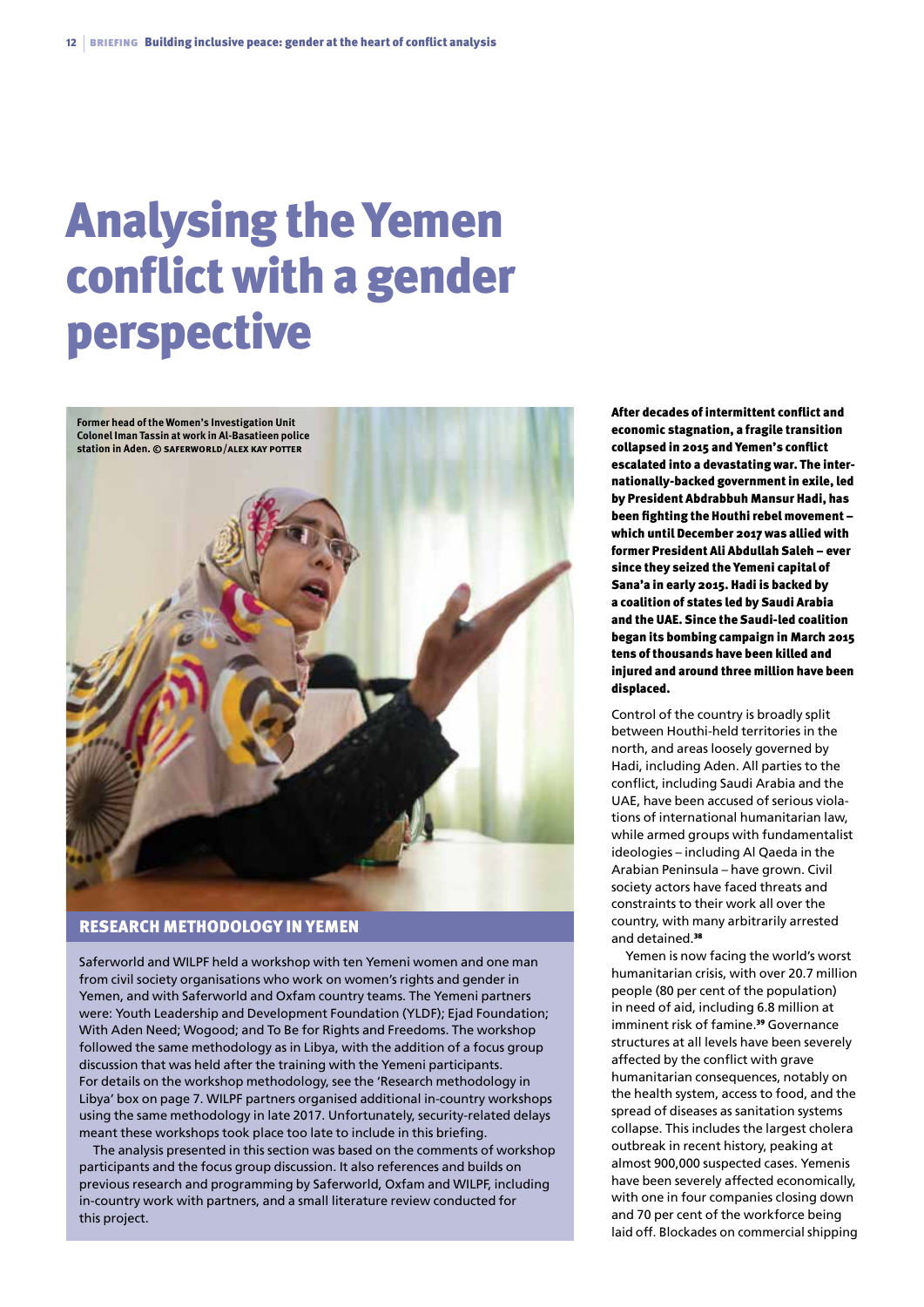and air access to Houthi-controlled areas, enforced by the Saudi-led coalition, have also caused devastating spikes in food and fuel prices.<sup>40</sup>

### Gender norms in Yemen

### "The only thing that shames the man is his pocket."

A Yemeni saying

Yemen's current conflict has further deepened historical inequalities between men and women. Since the country's unification, this gap has increased, as evidenced by Yemen consistently ranking in the last place on the World Economic Forum's Gender Gap Index since 2006, listed as 144th out of 144 in 2016.<sup>41</sup>

Although there are some differences in how the north and south view gender norms – the south is typically more egalitarian due to its socialist past<sup>42</sup>in general, Yemeni men and boys enjoy a privileged status from birth.

In the north, men are expected to run their own businesses while in the south, men are supposed to work for the government. The most important factor in being considered a 'real' man is to have good marriage prospects and to have money. This is even more important in the context of the current conflict, as families struggle to make ends meet and many families – especially those who are displaced – marry off their young daughters due to economic desperation.

Additionally, an 'ideal' man would come from an 'honourable' and well-known family from the top socio-economic classes, particularly in the north. Gender norms and inequality, and men's privilege within this system, intersect particularly strongly with socio-economic power in Yemen. Men are expected to marry within their own class or social group

although they could choose not to do this (a choice women do not have). This class hierarchy, more present in the north, puts the *Sadah* at the top and the so-called *Muhamasheen* at the lowest of the social classes in Yemeni society. The latter are particularly marginalised, and are more likely to be displaced and cut off from support services or networks.<sup>43</sup>

Overall, men are expected to be the 'masters' of their households and to both control and protect their wives and families – although this has changed with the conflict as more men overcome the 'shame' of letting their wives work, or approaching women for money out of necessity. Men also need to be strong, tough and fearless. Men's actions only reflect on them as individuals, whereas if a woman does something wrong it is seen to reflect on the entire family. Many men prefer to marry women while they are young (15–18 years old) so that they can "mould her with their own hands".

The ideal image of a woman is that she is of a higher class and that she accepts the lifestyle provided by her husband. She should be shy, soft-spoken, obedient and conservative. She should dress appropriately and should be religious (some would even prefer her to have memorised the Quran). These religious expectations are increasing, as across north and south Yemen there are efforts to enrol both women and men into religious schools. Violence against women is widespread in Yemen and has increased during the country's conflict.<sup>44</sup>

For men supporting ultra-conservative religious narratives, older, divorced or widowed women are 'ideal' wives as they are more desperate to get married or to benefit from the protection of a husband and his family group. They would therefore be more committed to raising their children with the same ideologies. Although vulnerable, older women can also have more decision-making power in the household and could influence men

to fight for access to resources or for the status and protection that this may give them as a family.

Women are expected to have children – preferably boys. They must do most of the household work and take care of their children and husband, regardless of whether they also have a job outside the home. This constrains most women's opportunities to participate in trainings or to get involved in public spaces. By extension, women who are unmarried or have no children are more easily able to participate in public activities than women who are married or have young children.

Particularly in rural areas, men are more likely not to want wives who work, are educated or have their own opinions. According to workshop participants, men who allow their wives to work often do it to increase the household income that they can spend on different things, including funding for armed activities. If women work, their work must be seen as respectable or 'clean'. In different parts of the country, respectable work could include a job in the civil service or in the private sector, which was different in the north and the south.

"Our leaders care more about what the regional powers want than what the people want."

Participant in Yemen workshop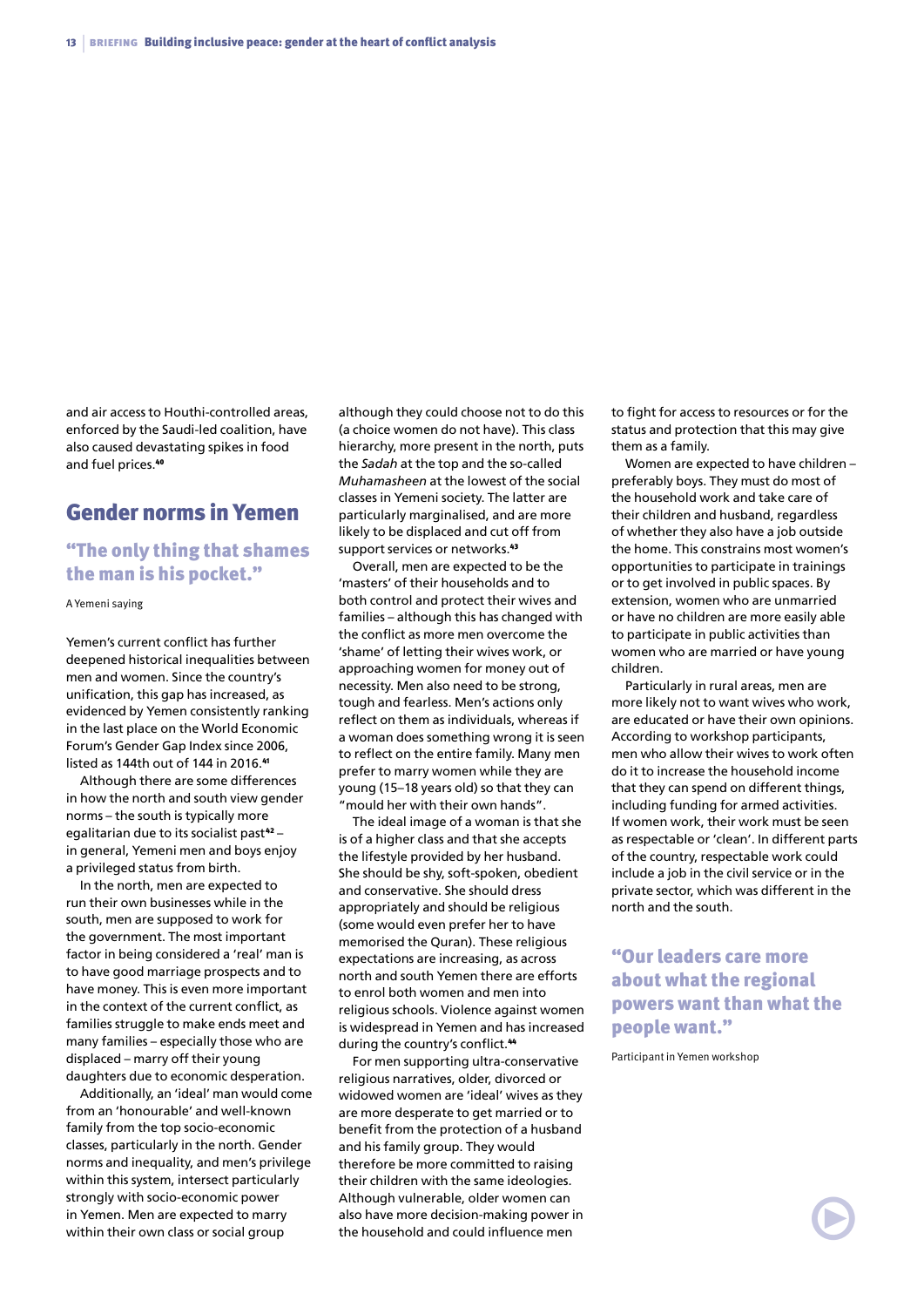## Gendered conflict analysis

When conducting a conflict analysis with a gender perspective, participants identified four main drivers of the conflict.

#### $\blacksquare$  Competition for political power that uses violence and exclusionary gender norms to silence opponents

Participants concluded that past and present conflicts in Yemen were mainly about political control and resources, and that governance arrangements were unaccountable to the population at large. This is at least partly because political governance structures are based on military, tribal and religious allegiances instead of a system that could effectively manage the interests of different groups and power-holders. As a result, political leaders generally do not act for the benefit of the population, but instead serve the interests of their constituencies. They use military action, tribal politics and religious influence to maintain and expand their power in a system of overlapping discrimination and alliances. Gender norms provide a politically expedient tool to perpetuate these exclusionary practices, as it has allowed political leaders to silence women's (and youth) movements that mobilised in 2011 and that demanded a new type of governance and a constitution that would benefit the entire population.

Men and women who took part in protests (including the youth movement) were targeted with violence, intimidation, arbitrary arrest and kidnapping. Although tribal customs and social norms prohibit men from physically harming or harassing women,<sup>45</sup> women activists have not been spared. Mothers of abducted activists were met with violence according to many accounts, and women have been directly targeted by snipers – including

those who were trying to rescue the injured. A recent violent attack in Aden saw a woman beheaded and another ten women killed. This demonstrates that the conflict has transgressed both gender roles and norms in some aspects. Women have also been affected by mass violence by security forces against demonstrators. Those in powerful positions – the media, and political and religious leaders for example – have used gender inequality as a form of structural violence to silence women and to publicly question women's qualifications to engage in politics. They have also used religious and gender norms and discrimination to maintain an authoritarian system of governance that fuels conflict.

Given these gender expectations and norms, it is more difficult for women to get involved in public decision-making institutions and spaces. Men also dominate local councils where political and community issues are discussed so opportunities for women are limited locally as well. However, attempts to silence women and the difficulties they face in transforming traditional gender roles have not stopped their involvement in the conflict and the peace talks, however hard it has been.

For example, the 2013 National Dialogue Conference had a 30 per cent quota for women's participation which translated into more gender-sensitive outcomes. However, these outcomes are yet to go into effect as a result of war breaking out shortly after as well as pushback from different sides.

In the south, women actively encouraged men to fight and to earn income for the family. Many women supported the fighting effort through logistical support, nursing the wounded, fundraising for the war effort and even standing at checkpoints. They also provided food and other care to the men who were fighting. Women's and men's roles in Aden were framed around standing together

against 'invasion' from the north. This has hardened their views of northerners, undermining the future potential for reconciliation and peacebuilding across the country as well as their potential to participate in this process.

In urban areas women have participated in conflict resolution and political processes. For example, in Aden they headed up many of the local relief committees, and have helped disarm, demobilise and reintegrate male fighters back into their communities. Women and women's organisations also provide protection to families and communities by ensuring children's safety and providing psychosocial support and emergency response services to those who are displaced or injured.<sup>46</sup> The burden of caring about the welfare of others before their own puts them under significant psychological pressure.

There are doubts about how sustainable these changes are, as gender norms are perceived to be 'solid' and likely to be reinforced when the conflict ends. Women's organisations now feel that some gains need to be defended – particularly on women's education – to enable women to be economically productive and to use the opportunities they have for political activity through non-governmental organisations and advocacy.

#### $\blacksquare$  External involvement fuelling exclusionary governance and violence

External involvement in Yemen fuels these dynamics by escalating the militarisation of the conflict through direct intervention – in particular the Saudi-led coalition's aerial bombing campaign and blockade – but also through US and UAE operations against violent fundamentalist groups. The conflict is also fuelled by the supply of arms and training or funding of a range of armed actors across the country,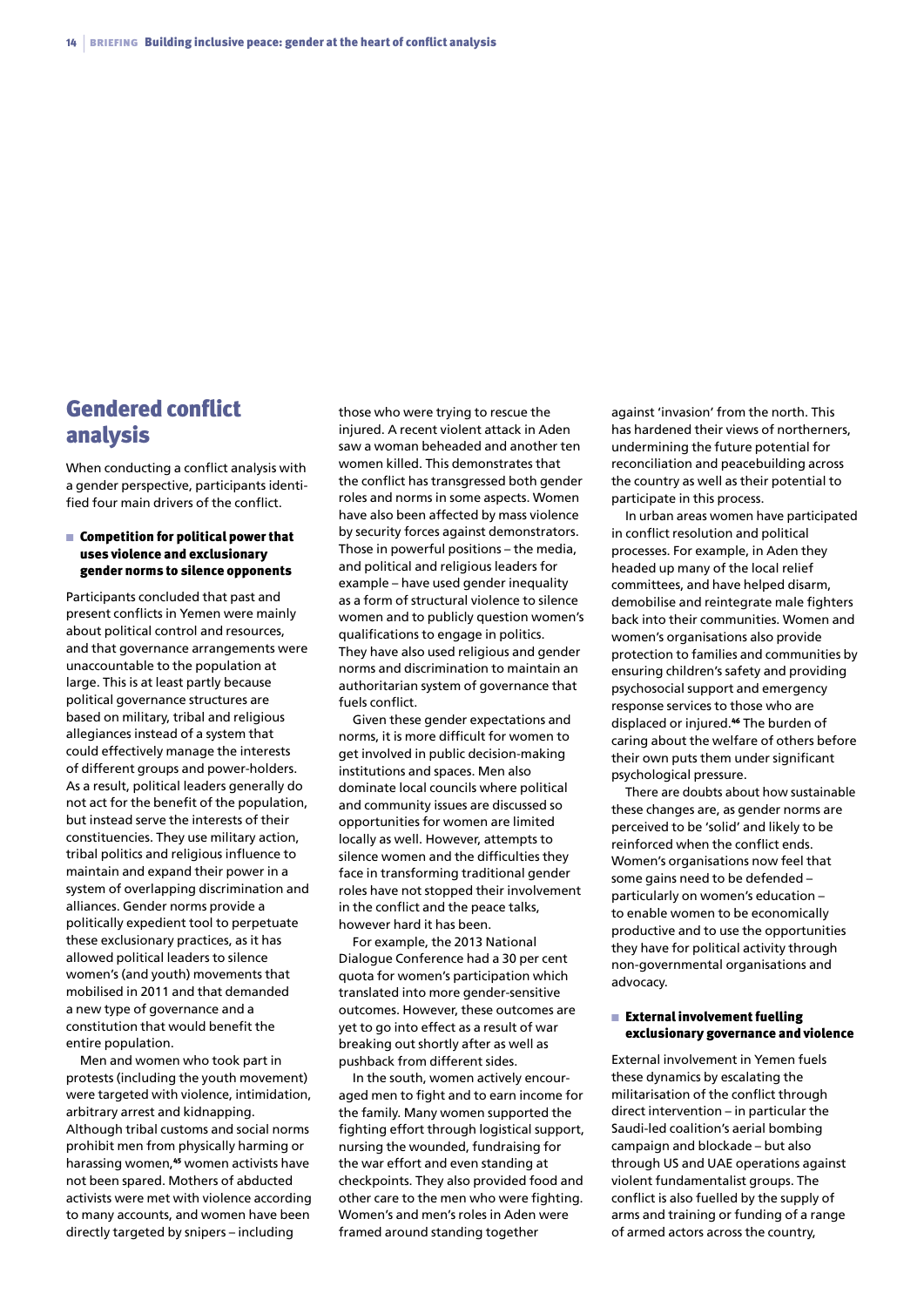including ultra-conservative religious groups. The Saudi-led coalition is accused of supporting Salafi militias, for instance, while Iran is accused of supporting the Houthis.

Because of existing gender inequality, the military, tribal and religious systems are largely male domains where women have little to no voice. Religious communities have become more and more conservative, pushing women out of the public sphere. Women's organisations see this strong fundamentalist religious influence as regressing Yemeni society vis-à-vis women's rights issues. These religious leaders use gender norms to exclude women from participating in political and peace processes and their narratives have increased violence across the country as well as reduced the space for civic action from women and other groups.

#### $\blacksquare$  Unequal and unfair distribution of resources

Because of the competition for power and exclusionary governance in Yemen, political leaders use the resources they control to buy loyalty among their social, religious or ethnic constituencies. Services do not reach most people, and many groups are marginalised because of their ethnic identity, gender, religion or because of the region they are from. Marginalisation is worsened by high levels of corruption among authorities and institutions, as well as weak rule of law.

In this context of high poverty, unemployment and insecurity – aggravated by the social and economic pressures that gender roles impose on men – young and older generations of men are more likely to join armed groups to earn an income and protect or defend their communities. Even when they don't, they are perceived as a threat to security by other communities, as fighters and protectors of their families and communities.



Because of all these factors, men are more likely to be killed than women.

### "Being without my weapon would be like being without my trousers"

A Yemeni man when asked to leave his weapon outside upon entering an office in Aden – as told by workshop participant

The widespread availability of arms and militarised politics further feed into this dynamic as power and control over resources have become associated with violence and armed action. There is also a high level of acceptance of owning and carrying a weapon – seen by many as a desirable masculine trait which dates back to the old tradition of wealthy men wearing the *jambiya* (short dagger). Many young men now carry weapons. This is seen to give them power and means that they no longer listen to their parents.

Many women started new businesses to earn an income while others produced food for their families in rural areas

through agriculture and dairy farming. However, even when women become the main breadwinners, they often give money to their husbands to help them keep their reputations intact. Still, men often feel humiliated by this arrangement, leading to increased conflict in the home (including intimate partner violence).

In many respects, women's economic roles changed significantly during the conflict, but their political roles are yet to change significantly – particularly in rural areas. They remain concerned about insecurity, the impacts of the conflict on their ability to maintain these new roles, and on issues such as access to healthcare and food.

The absence of women and marginalised groups from decision-making processes heightens the risks of resources being captured by a small (armed) male elite. Moreover, there is also an intergenerational dynamic whereby older men are in charge of all the levers of power, increasing frustration among younger men and potentially making them feel that they have no political voice unless they take up arms.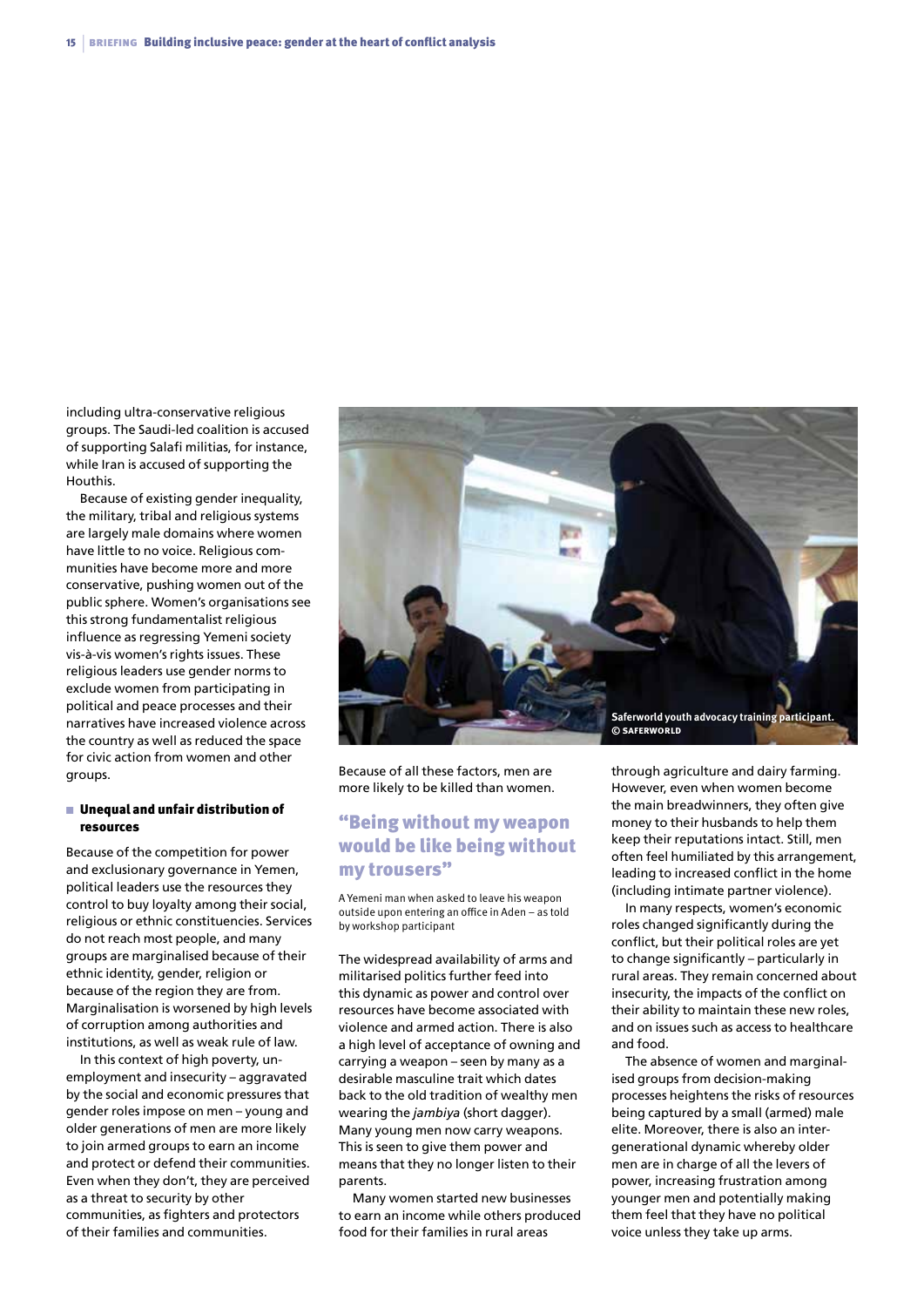

#### $\blacksquare$  A divided society and a manipulated population

Yemen has a legacy of unresolved conflicts that cause social fragmentation: there are no reconciliation or transitional justice efforts, and many political narratives actively fuel divisions. There are layers of division based on tribe, religion, sectarianism, north and south divisions, and a culture where political leaders do not appear to be truly committed to finding a solution to the conflict.

In a society where gender and classrelated discrimination has long been acceptable, people do not necessarily question their own attitudes and can easily be manipulated into stereotyping or demonising others. The ongoing conflict and violence has created opportunities to blame others for the country's problems – this can then be exploited by those fuelling religious and sectarian division and political leaders.

Many religious institutions encourage men to join militias as a religious duty so that they believe that religious values and laws will be properly applied by these groups. Many women support this as they feel their sons and husbands will be doing something pious and earn an income. Yet the proliferation and normalisation of violence is causing enormous social harm.

Armed groups promoting fundamentalist religious ideologies are abusing women's rights by marrying girls and young women to fighters and organising 'temporary marriages' that lead to the girls being abandoned once they get pregnant. This contributes to a wide range of abuses against women and girls, including child marriage, sexual harassment, rape, incest and killings.

In addition to the history of conflict and a tradition of social discrimination, problems persist around both the quality

and the accessibility of education. In Yemen, on average 15.6 per cent of women and 33.2 per cent of men have had some secondary education.47 Parents and society often do not allow girls to go to school, causing higher illiteracy among girls. People who are illiterate or have only a low level of education are more easily manipulated as they may unquestioningly accept what they are told by political and religious leaders or by the media.

These social divisions and the instability caused by the conflict have also eroded people's trust in each other, tearing at the social fabric and making corruption at the social level and within government more acceptable. Corruption in turn further undermines trust at all levels and divides families, communities and society.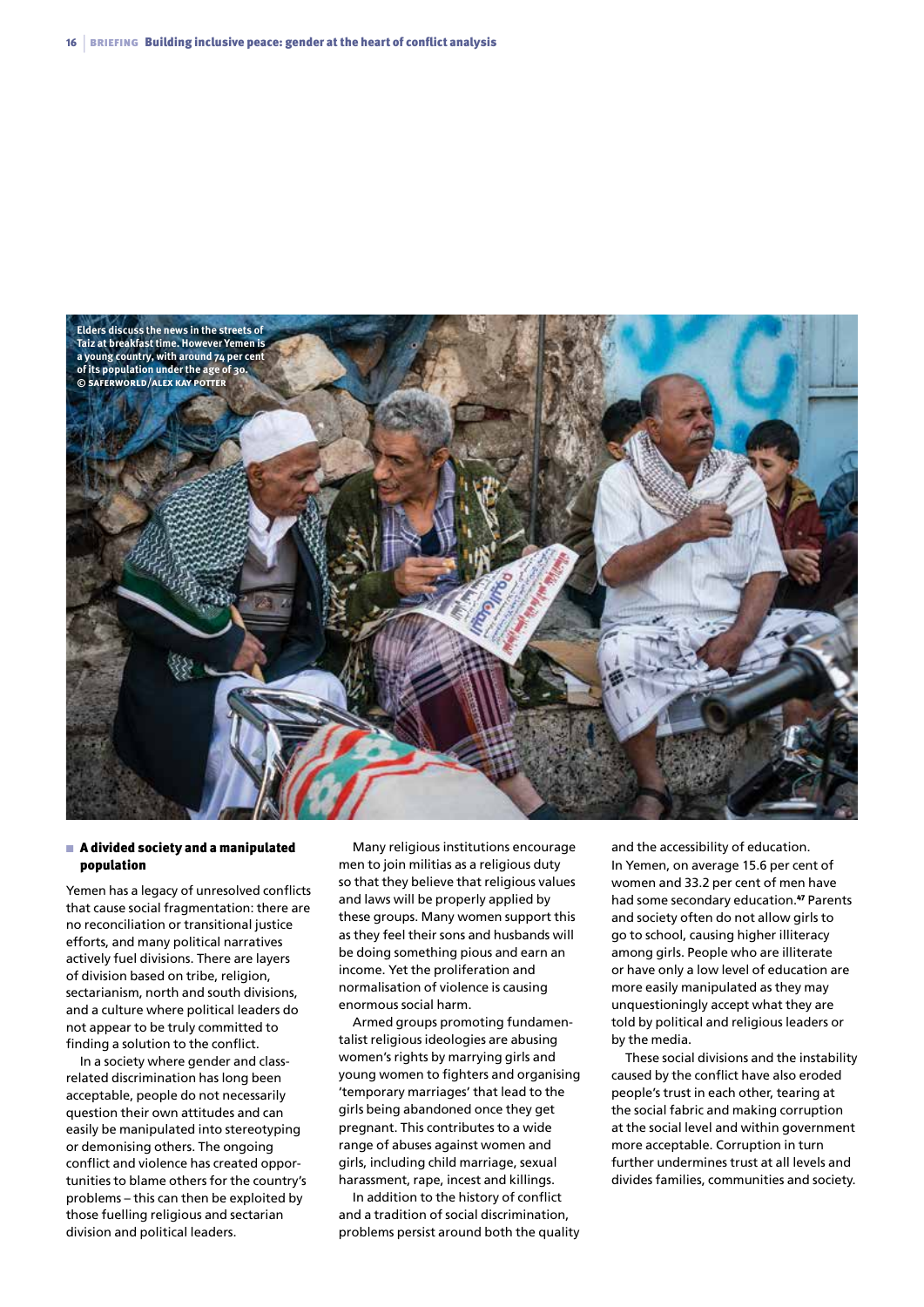## **Conclusions**

*This briefing has analysed and shared findings that combine the expertise of community-based organisations, women's rights groups, and international and peacebuilding organisations. The methodology used draws on Saferworld's gender analysis of conflict toolkit which can be adapted to specific contexts and different activities – including joint participatory analysis and research.*

Saferworld has applied this methodology with many groups; yet using it with community-based and women's rights organisations in these three settings has produced interesting conclusions which are shared below.

#### 1.

Most peacebuilding and women's organisations conduct either conflict or gender analysis, but conducting a gendered analysis of conflict is relatively new for both. The analysis resulting from combining skills and methodologies has yielded interesting findings: whereas gender roles change quickly in conflict, gender norms are not always transformed alongside them. This has severe and negative impacts. Changes in gender roles provide an important opportunity for peacebuilding organisations to help transform gender norms to advance gender equality and build long-lasting peace. If the relationship between gender and conflict in any given context is not analysed, there is a risk that efforts to build long-term peace could be undermined and could reinforce gender discrimination.

The **Myanmar** research concluded that carrying out a gendered conflict analysis with communities and community-based organisations – when given sufficient time and trusting relationships – produces a deep understanding of the gender implications of conflict, power dynamics and options for conflict resolution and justice. Although traditional conflict

analysis includes consideration of power structures, a gender-blind analysis would miss the opportunities open to women to play leadership roles in their communities as a result of changing roles. While many women face disapproval from some community members and are still expected to perform their (gender-specific) responsibilities relating to the household, their interactions with authorities to reclaim land appears to be valued and largely supported by men in their communities. This is a remarkable opportunity to change gender norms around women's role in public affairs in a context where their political participation is low. It is important though to also understand whether this role for women exposes them to additional risk, e.g. of violence by the military, and to address such risks.

Including gender in the analysis also highlights the gender-specific impacts of land confiscations and subsequent coping mechanisms on men and women, with men clearly experiencing a sense of loss as a result of their reduced contribution and value to their families, and women expanding on their roles as providers. Men tended to feel a link between their masculine identities and the ability to own and cultivate land, and reported feeling angry and frustrated when they were not able to do so. At the same time women pay a heavy price for this change because gender norms around their household duties have not changed. Further research is needed to understand whether these changes are also causing an increase in GBV or IPV – a problem we know to be common in Myanmar and that was mentioned in the research, but not explored in depth. These dynamics not only negatively affect social harmony in a society by potentially pushing men to address land conflict through violence, but could also increase violence against women and girls in the household.

Similar analysis came out of the Yemen and Libya workshops. Although

participants work on issues of gender and conflict in different ways, there were gaps in knowledge on definitions and key concepts of gender and conflict, as well as on tools available to analyse them (separately and together). Participants highlighted how 'gender' was often misunderstood, variously as a Western concept that undermined local values and culture or as only relating to women. Women's rights activists described generally applying gender analysis tools to demonstrate gender inequality and its impact on women – not to unpack the system of gender relationships, power imbalances and how these link to conflict dynamics. They concluded that analysing gender as a system of power that drives conflict offered new perspectives on why women's rights were being undermined, what could be done about it, and who to work with to achieve better gendered conflict analysis. This came across strongly when analysing how the external involvement in Yemen fuels exclusionary governance and violence. Whereas this analysis would normally focus on how external powers influence the conflict through diplomacy (blocking UN Security Council resolutions, for example) or armed action due to political and economic interests, a gendered analysis shed light on how despite achieving a 30 per cent women's quota in the National Dialogue in 2013, the current internal and external power dynamics mean there is little leverage to enforce quotas on the peace negotiations. Instead, a combination of ultraconservative religious gender norms and a focus on armed strongmen legitimises violence and violent masculinities while excluding women from participation in political and peace processes.

Conducting a gendered conflict analysis also enabled participants to situate themselves and their organisations in the context and to identify potential allies and entry points to build peace and transform gender inequality. Although not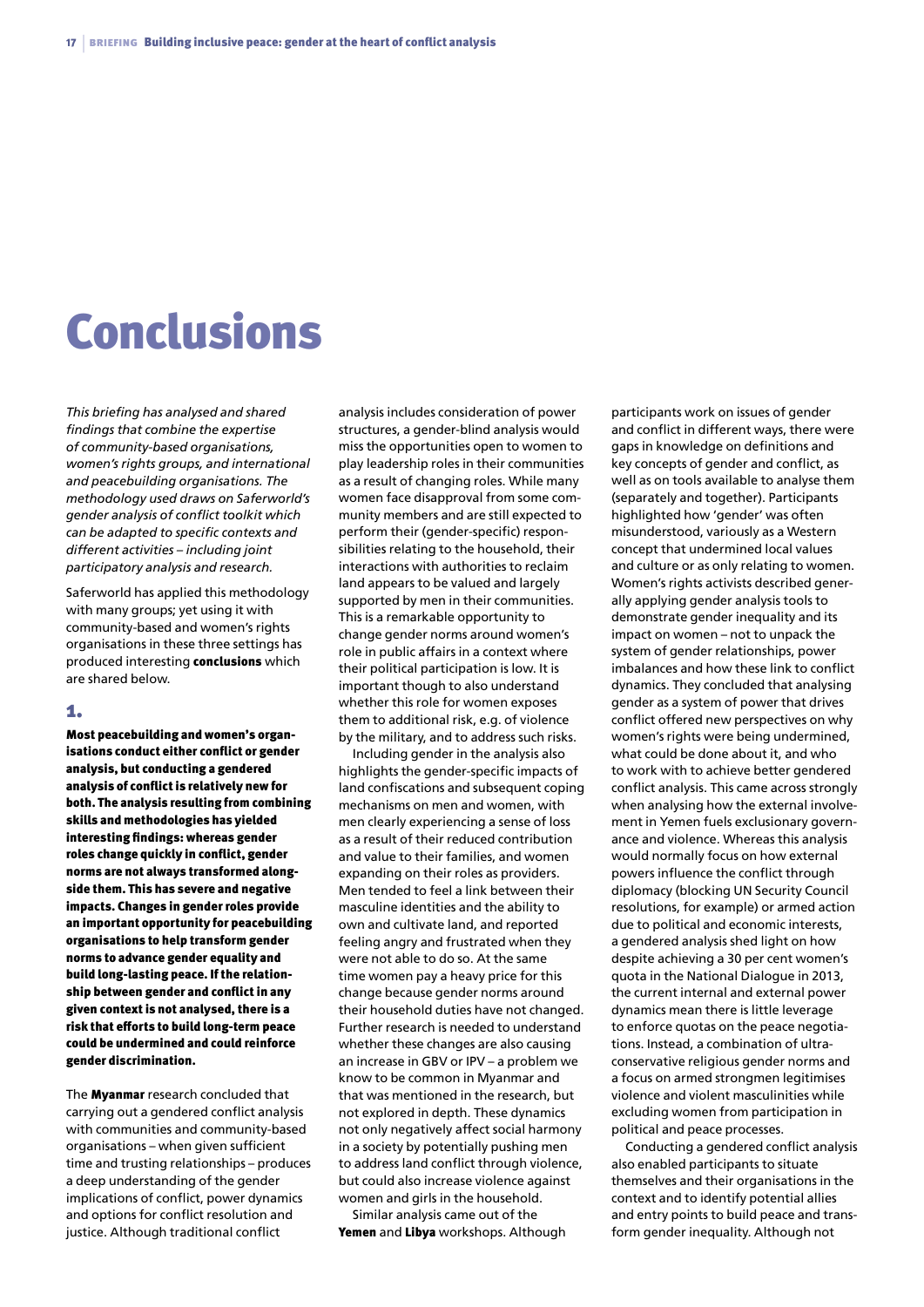possible during this research, involving groups who work on non-violent masculinities, and groups of men refusing to participate in violence, could generate valuable additional insights for transforming the entire system of gender relationships in positive and peaceful ways.

It became clear that any conflict analysis that does not consider gender will miss important opportunities to make public institutions inclusive and responsive to the needs of all members of society, not only the main power brokers. Even worse, a programme or intervention which is based on a gender-blind analysis is likely to perpetuate inequality generally, and harmful gender norms in particular.

#### 2.

Gender norms are used to disenfranchise, silence and exclude those advocating for peaceful change and challenging the *status quo*, including women's rights activists and men who do not subscribe to violence. When the *status quo* is conflict-fuelling inequality and exclusion, gender norms and gender inequality can drive conflict and violence. Women's rights organisations' expertise allows them to conduct a particularly nuanced and comprehensive gendered conflict analysis, which can strengthen peacebuilding efforts through policy, diplomatic action and programmes.

Conflict analysis usually includes consideration of which groups are marginalised and discriminated against politically, as a potential driver of conflict and threat of violence. Women are not often seen as an important group to analyse in this way because they are assumed to be integrated into other groups; not considered to be a possible threat; or are narrowly seen as victims of conflict. Their role as political, conflict or peacebuilding actors is therefore often ignored in conflict analysis.

Working with women's rights organisations can help peacebuilders understand

how gender norms are used to systemically oppress agents of change and drive conflict, and consequently produce a much more nuanced analysis. Because of their focus on discrimination against women, women's rights organisations understand how structural violence and exclusion can give rise to physical violence. They understand patriarchy as a form of structural violence whereby gender norms not only shape individual attitudes and behaviours, but also manifest in political processes and public institutions.

It was also clear from our analysis that community-based and women's organisations have a rich understanding of the context and have a crucial role in providing many frontline services, challenging (or indeed supporting) actors in conflict, and contributing to formal and informal peacebuilding processes. Notably, it also became clear how gender norms are used as one of many tools to disenfranchise, silence and exclude those advocating for peaceful change and challenging the *status quo*.

The role of patriarchy and violent masculinities in conflict came across strongly in the three contexts. Men in the Myanmar study felt emasculated by the changes in gender roles produced by land confiscations and their inability to fulfil their masculine roles, which led to negative behaviours including IPV, and could lead to an increase in violent conflict over land. In both the Yemen and Libya workshops, participants identified those in decision-making positions – from tribal elders to national leaders – as mostly men who consolidate their positions and control of resources through arms and violence.

These finding highlighted how gender norms and the acceptance of violent masculinities in a society can push men to engage in violence or join armed groups and how violence affected both men and women according to prevailing gender

norms. For instance, in Libya and Yemen men were often targeted with execution, torture, kidnapping or arbitrary arrest based on the gendered assumption that they are potential combatants. Women, particularly women's rights activists (e.g. the prominent Libyan activist Salwa Bugaighis), were also targeted with violence by a range of armed groups, including government-allied militias and groups subscribing to ultra-conservative views.

Women were further forced out of public spaces where political change was happening, with gender norms being used to restrict women to home life, to keep them subservient to men, and to force them into the role of custodians of their family's honour. Once the struggle over political power became violent, women's ability to participate was further constrained by the insecurity they faced because of restrictive gender norms. Men came under pressure to conform to gender norms such as providing for their families and protecting them, or to become combatants.<sup>48</sup>

Gender norms therefore affect the way in which authoritarian actors respond to threats to their power and should be considered as part of a conflict and peace actor analysis. Women's organisations have a particularly valuable contribution to make in such analysis. Further use of integrated conflict and gender analysis may also help unpack specific correlations between societies with high gender inequality and those prone to violent conflict<sup>49</sup> – high tolerance levels for exclusion and discrimination could be applied not only to women, but also to sexual minorities or ethnic, religious or geographical groups.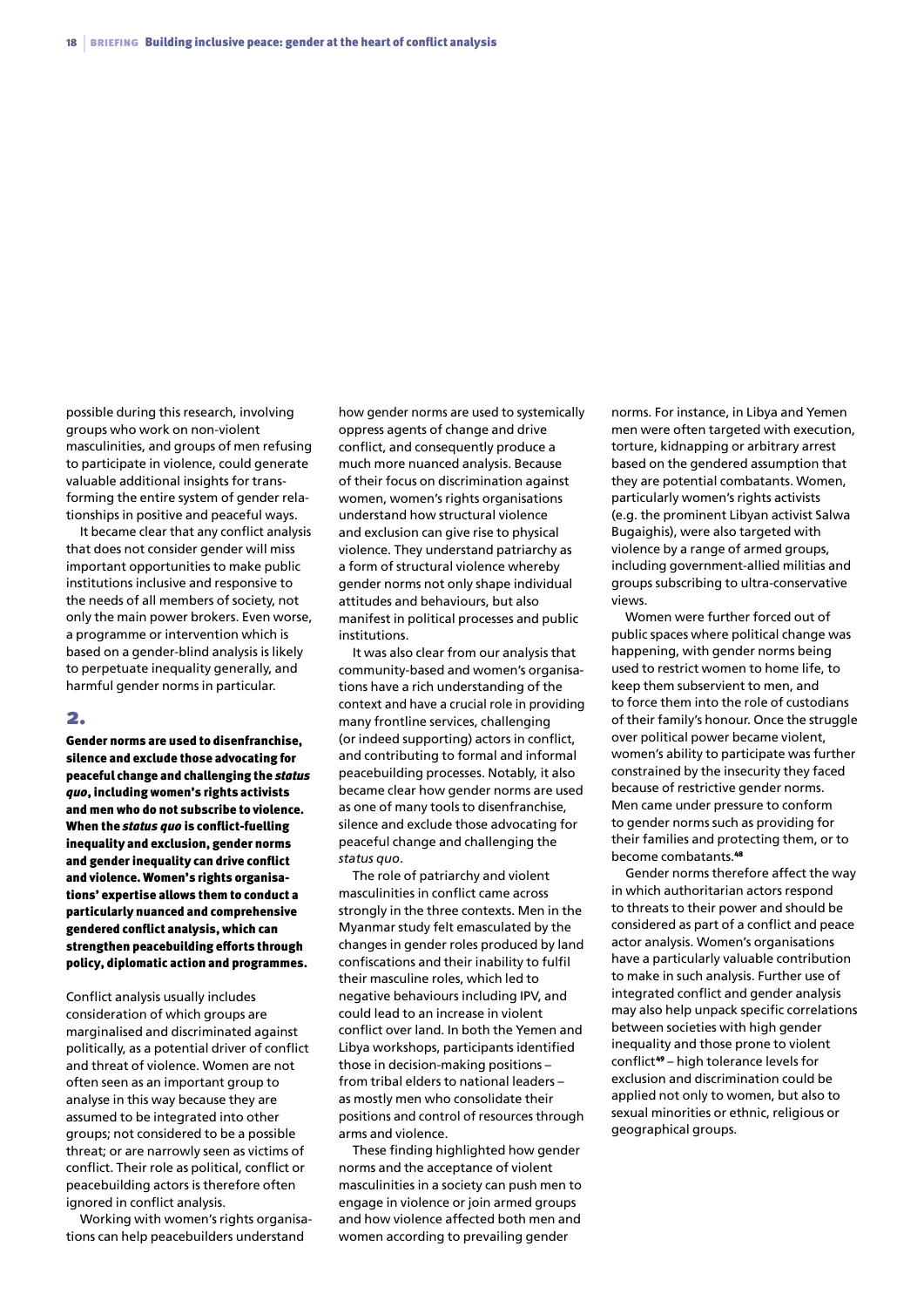*The following recommendations aim to guide donors, policymakers and organisations in making gender an intrinsic part of conflict analysis and to support civil society – particularly women's rights organisations – in their work building peace.*

## Recommendations

#### 1.

Donors, policymakers and practitioners should integrate gender into conflict analysis to inform policies, diplomatic action and programmes in conflictaffected countries. This should include national security strategies, national action plans on women, peace and security (or a regional equivalent for countries like Yemen where a national level plan has not been agreed on), as well as peacebuilding and humanitarian programmes. To enable this to be done effectively, building the capacity of relevant people and groups to undertake such analysis and translate it into concrete actions must be a priority. Based on the analysis conducted, recommended areas for future research and programming include:

- $\blacksquare$  Capitalising on opportunities offered by changing gender roles as a result of conflict, and how these shifts can increase women's access to justice and redress, while also addressing any potential risks they may face in undertaking such a role.
- Gender-transformative programming in conflict: using changes in gender roles to enable transformation of gender norms to better achieve gender equality.
- $\blacksquare$  Mitigating the gendered impacts of conflict on men and women, including using livelihood programmes to support the development of alternative, nonviolent masculinities and to address the way in which unequal gender norms create undue burdens for women.

#### 2.

Donors, policymakers, international organisations and peacebuilding programmes should respect and support the work of women's organisations in conflict-affected states as critical partners who have deep knowledge about the context, provide frontline services, and have a rightful voice in peace efforts at all levels. To do this effectively, they should:

- n Modify funding mechanisms to ensure they are flexible enough for women's rights organisations to act as main partners rather than just implementing partners for bigger international organisations. One way to do this is to earmark long-term funding for small civil society organisations (particularly women's organisations) with straightforward application and reporting requirements. Funding for women's organisations should include core funding to support their sustainability and activist work.
- Provide technical support to women's organisations and access to international fora to enable them to use conflict analysis tools and methodologies to strengthen their work in-country as well as their advocacy around the implementation of women, peace and security commitments. Furthermore, support should be provided for joint analysis and networking of women's organisations in conflict-affected countries to build learning and capacity.
- $\blacksquare$  International organisations should refrain from 'competing' with local peacebuilding and human rights organisations – including women's organisations – or from taking the space and resources that they are best placed to make use of. In some cases this may mean partnering with women's organisations on equal footing to combine technical expertise.

## About Saferworld

Saferworld is an independent international organisation working to prevent violent conflict and build safer lives. With programmes in Africa, Asia and the Middle East and North Africa, we work with people affected by conflict to improve their safety and sense of security, and conduct wider research and analysis. We use this evidence and learning to improve local, national and international policies and practices that can help build lasting peace. We believe that everyone should be able to lead peaceful, fulfilling lives, free from insecurity and violent conflict.

### About WILPF

The Women's International League for Peace and Freedom (WILPF) is an international nongovernmental organisation with national sections covering every continent, an international secretariat based in Geneva, and a New York office focused on the work of the United Nations.

Since our establishment in 1915, we have brought together women from around the world who are united in working for peace by non-violent means and promoting political, economic and social justice for all.

Our approach is always non-violent, and we use existing international legal and political frameworks to achieve fundamental change in the way states conceptualise and address issues of gender, militarism, peace and security.

Our strength lies in our ability to link the international and local levels. We are very proud to be one of the first organisations to gain consultative status (category B) with the United Nations, and the only women's antiwar organisation so recognised.

## About Oxfam Novib

Oxfam Novib is a Dutch development organisation that mobilises the power of people against poverty. We are part of a global movement of people working together to end the injustice of poverty for everyone. Around the globe, Oxfam works to find practical, innovative ways for people to lift themselves out of poverty and thrive. Together we take on the big issues that keep people poor, such as inequality, discrimination against women, climate change, and the eviction of people from their land.

In 2016/17, Oxfam Novib worked with over 500 partners in 25 countries on four broad thematic areas which, in our vision, cover the most important issues of our time: governance and financial flows; food, land and water; conflict and fragility; gender and youth. We also continue to substantially engage with humanitarian actors in responding to crisis as well as lobby and advocacy actors.